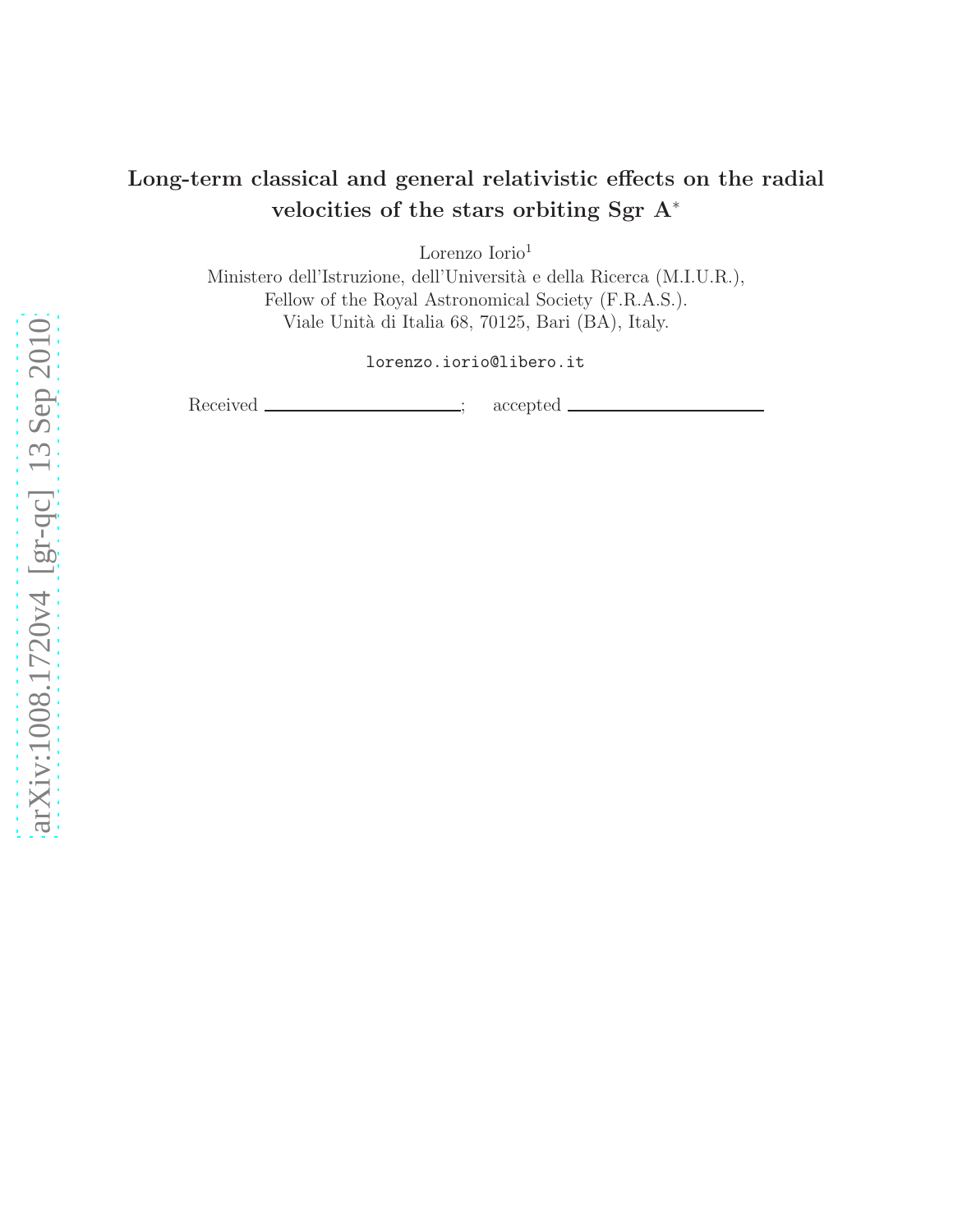## ABSTRACT

We analytically work out the cumulative, i.e. averaged over one orbital revolution, time variations  $\langle v_{\rho} \rangle$  of the radial velocity  $v_{\rho}$  of a typical S star orbiting the Supermassive  $(M_{\bullet} \approx 10^6 M_{\odot})$  Black Hole (SBH) hosted by the Galactic Center (GC) in Sgr A<sup>∗</sup> caused by several dynamical effects. They are the general relativistic gravitoelectromagnetic (GEM) fields of the SBH, its quadrupole mass moment  $Q_2$ , and a diffuse dark matter distribution around the SBH. All of them induce non-zero long-term radial accelerations proportional to the eccentricity e of the orbit. By taking the S2 star, orbiting the SBH along a highly eccentric ( $e = 0.8831$ ) ellipse with a period  $P<sub>b</sub> = 15.9$  yr and semi-major axis  $a = 1031.69$  au, we numerically compute the magnitudes of its radial accelerations. The largest effects are due to the general relativistic Schwarzschild-like gravitoelectric (GE) field, with  $\langle \dot{v}_\rho^{\text{(GE)}} \rangle = 8.2 \times 10^{-5} \text{ m s}^{-2}$ , and the diffuse material distribution, modeled with a Plummer-type mass density profile, with  $\langle \dot{v}_\rho^{(\text{dm})} \rangle = 3.8 \times 10^{-6} \text{ m s}^{-2}$ . The effects caused by the general relativistic Kerrtype gravitomagnetic (GM) field and by  $Q_2$  are smaller by orders of magnitude. By assuming an uncertainty in measuring the radial velocities of about 15 km s<sup>-1</sup>, the future accuracy in measuring  $\langle \dot{v}_{\rho} \rangle$  can be evaluated to be of the order of  $2.4 \times 10^{-5}$  m s<sup>-2</sup> over an observational time span  $\Delta t = 20$  yr. Currently, the available radial velocity measurements cover just 7 yr.

Subject headings: black hole physics-Galaxy:center-relativity-techniques: radial velocities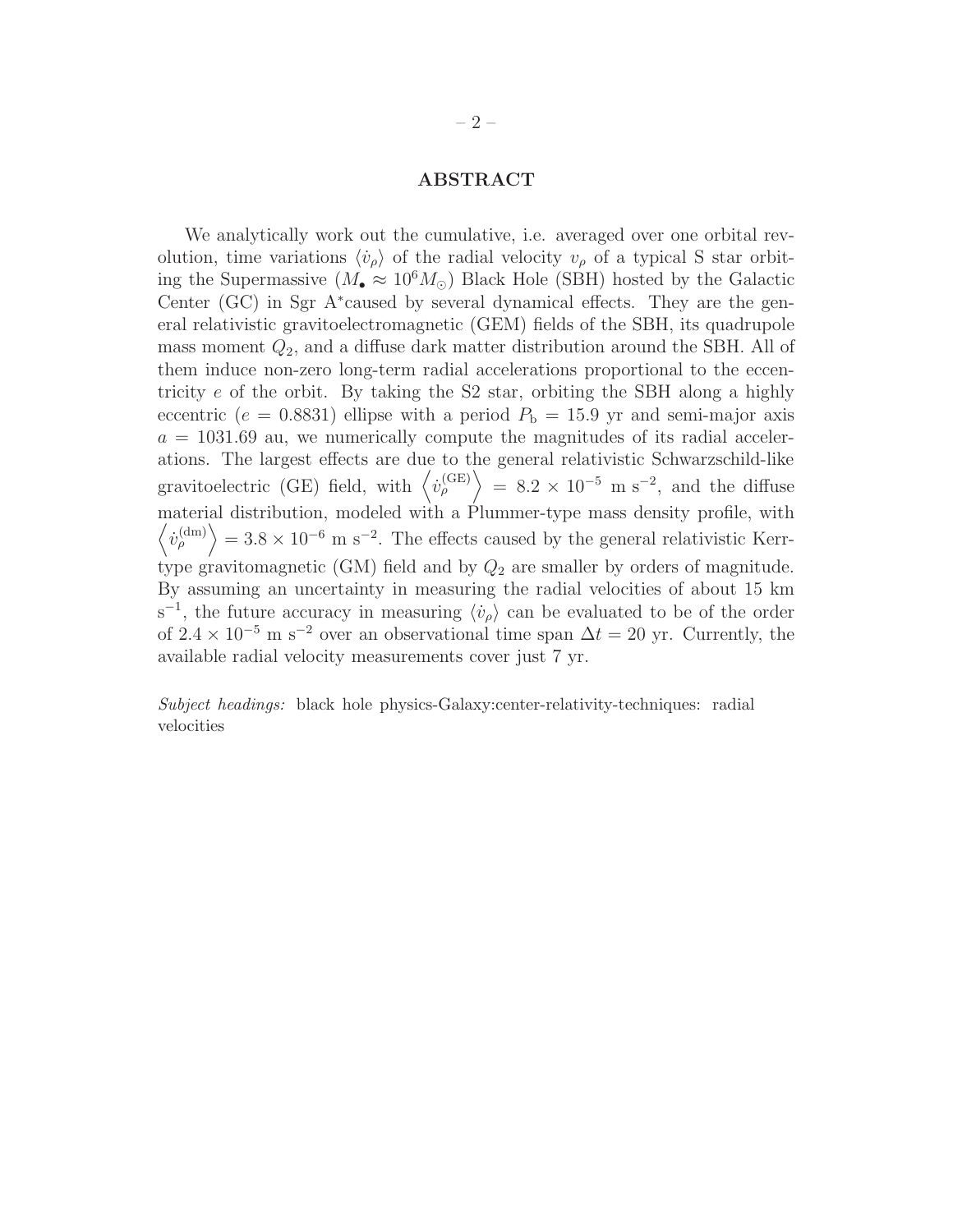# 1. Introduction

It is now widely accepted that the Galactic Center (GC) hosts a Supermassive Black Hole (SBH) [\(Wollman et al. 1977;](#page-22-0) [Genzel et al. 1996;](#page-20-0) [Ghez et al. 2008;](#page-20-1) Schödel et al. 2002; [Melia 2007](#page-21-0)), whose position coincides with that of the radio-source Sagittarius A<sup>∗</sup> (Sgr A<sup>\*</sup>) [\(Reid et al. 2007\)](#page-22-2). The SBH has a mass of the order of  $M_{\bullet} = 4 \times 10^6$ M<sub>☉</sub> [\(Ghez et al.](#page-20-1) [2008;](#page-20-1) [Gillessen et al. 2009a](#page-20-2)[,b\)](#page-20-3) and, consequently, a Schwarzschild radius  $r_q = 0.084$  au. In its immediate vicinity a number of rapidly orbiting stars [\(Paumard et](#page-21-1) al. [2006\)](#page-21-1) have been detected and tracked in the infrared since 1992 at the 8.2-m Very Large Telescope (VLT) on Cerro Paranal, Chile and the 3.58-m New Technology Telescope (NTT) on La Silla, Chile [\(Eckart & Genzel 1996\)](#page-19-0), and since 1995 at the Keck 10-m telescope on Mauna Kea, Hawaii [\(Ghez et al. 1998](#page-20-4)). They are mostly main-sequence stars of spectral class B, and are naturally used as test particles for the gravitational potential in which they move. Particularly important is the bright star S2 (S0-2 in the Keck nomenclature), of spectral type B0-2 V, orbiting the SBH in 15.9 yr along an orbit with ellipticity  $e = 0.8831$ and semimajor axis  $a = 1031.69$  au [\(Gillessen et al. 2009a\)](#page-20-2). Indeed, a complete orbital revolution of it is now covered by the available data records [\(Gillessen](#page-20-2) et al. [2009a](#page-20-2)[,b](#page-20-3)).

If we look at the smallness of the ratio **r** of the average distance  $\langle r \rangle = a(1 + e^2/2)$  to the Schwarzschild radius  $r_g$  as an index of the importance of the Einstein's General Theory of Relativity (GTR) in several astronomical and astrophysical systems, it can be easily realized that the Galactic SBH and its stars is, in principle, an ideal local laboratory to put on the test GTR and other alternative theories of gravity. Indeed, by considering the Earth's artificial satellite LAGEOS [\(Cohen & Smith 1985](#page-19-1)), the Sun's planet Mercury, the extrasolar planet WASP-19b [\(Hebb et al. 2010\)](#page-20-5), the double binary pulsar PSR J0737-3039A/B [\(Burgay et al. 2003\)](#page-19-2) and the star S2 in Sgr A<sup>∗</sup> , we have

| $\mathfrak{r}_{\text{LAGEOS}}$                                   | $= 1.383319 \times 10^9,$ |     |
|------------------------------------------------------------------|---------------------------|-----|
| $\mathfrak{r}_{\text{Mercury}}$                                  | $= 2.0023 \times 10^7$ ,  |     |
| $v_{\rm WASP-19b}$                                               | $= 8.74 \times 10^5$ ,    | (1) |
| $\mathfrak{r}_{\mathrm{PSR\ J0737-3039A/B}} = 1.15 \times 10^5,$ |                           |     |
| $\mathfrak{r}_{\mathrm{S2}}$                                     | $= 1.7 \times 10^4$ .     |     |

It can be noted that  $\mathfrak{r}$  for S2 is one order of magnitude smaller than that for PSR J0737-3039A/B. In this respect, several authors [\(Jaroszynski 1998;](#page-20-6) [Fragile & Mathews](#page-19-3) [2000;](#page-19-3) [Rubilar & Eckart 2001;](#page-22-3) [Weinberg et al. 2005;](#page-22-4) [Kraniotis 2007;](#page-20-7) [Nucita et al. 2007](#page-21-2); [Will](#page-22-5) [2008;](#page-22-5) [Preto & Saha 2009;](#page-21-3) [Kannan & Saha 2009;](#page-20-8) [Merrit et al. 2010\)](#page-21-4) worked out with a variety of techniques and approximations the direct effects of GTR on different quantities characterizing the orbital motions about the SBH, mainly some Keplerian orbital elements.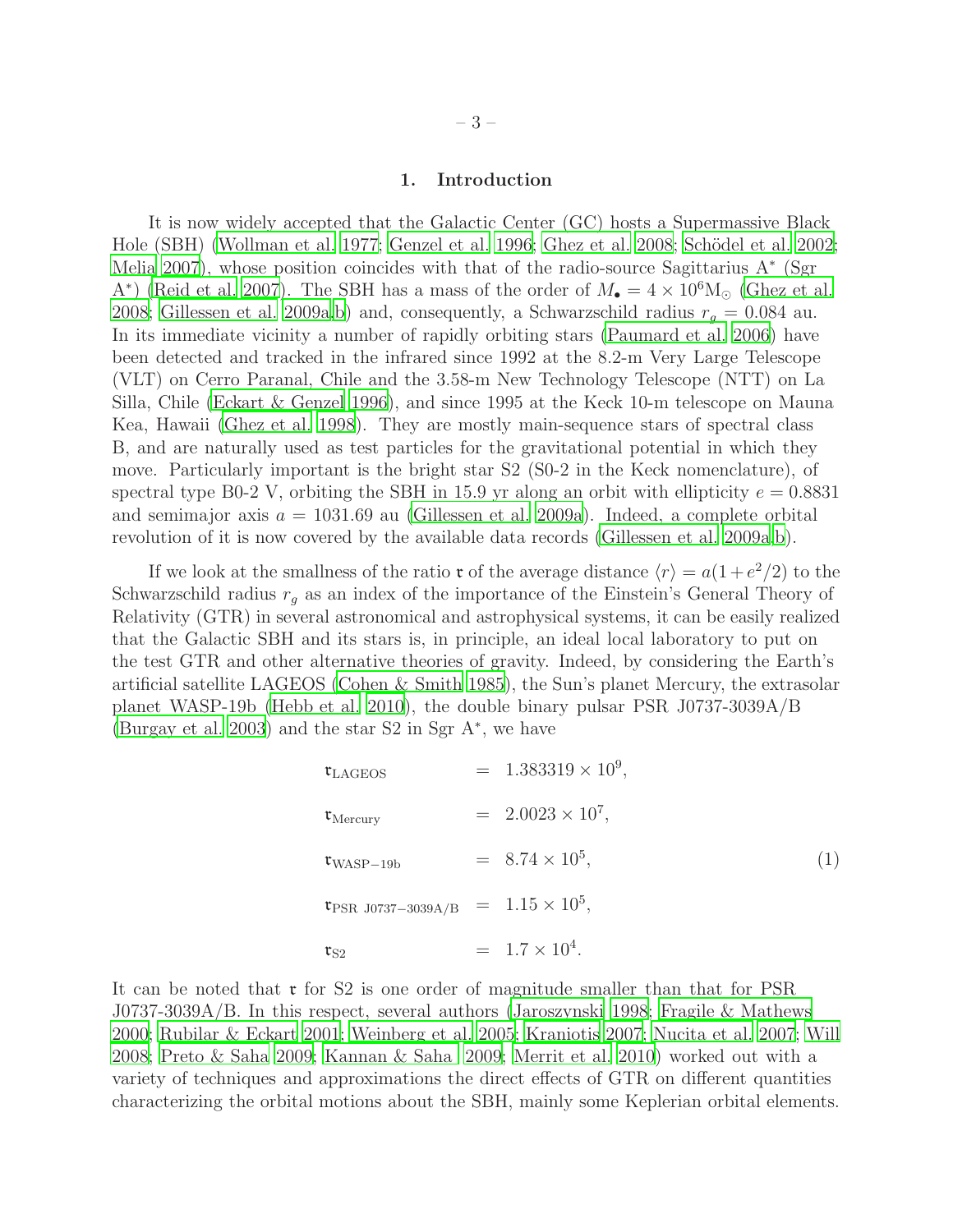If, on the one hand, they are useful to give "intuitive" valuable insights about the magnitude of the relativistic effects occurring in such a scenario, on the other hand they are not directly measurable.

Concerning the motion of the S stars around the SBH in the GC, the directly observable quantities are the astrometric measurements of their positions in the sky in terms of right ascension  $\alpha$  and declination  $\delta$ , and their radial velocities  $v_{\rho}$ . Concerning the first kind of observations, according to [Eisenhauer et al. \(2009\)](#page-19-4), future astrometric measurements of S2 may bring its relativistic perinigricon<sup>[1](#page-3-0)</sup> precession  $\langle \dot{\omega}_{\bullet} \rangle$  into the measurability domain. Indeed, the perinigricon rate would be indirectly inferred from the corresponding apparent position shift. To this aim, it must also be considered that such a shift is not as easily detected as it may seem since it needs to be measured from the same data from which also the orbital elements have to be determined [\(Fritz et al. 2010](#page-20-9)). Thus, here we will focus on the dynamical effects directly caused by GTR and other competing classical forces on the radial velocity  $v_{\rho}$ . On the one hand, it will be possible to straightforwardly work out in an analytical way the net time variations of it averaged over one orbital revolution. This allows for a more direct and unambiguous confrontation of the theoretical predictions with the observations. On the other hand, from a practical point of view the radial velocity data are easier to handle with respect to the astrometric observations. Indeed, the inclusion of new data into pre-existent records needs no special care because the radial velocities refer to the Local Standard of Rest (LSR) [\(Reid et al. 2009\)](#page-22-6). Instead, for the astrometric data it turns out that only an approximate realization of a common relative reference frame is possible. It implies that the exact definition of the coordinates is a matter of each data analysis in such a way that simply merging two different sets of astrometric positions would yield incorrect results [\(Gillessen et al. 2009b\)](#page-20-3).

In our calculation, we will proceed as follows. For the sake of generality, let us assume that an explicit, analytical expression is available for a given observable  $Y$  in such a way that it is function of all or some Keplerian orbital elements, i.e.  $Y = Y(f, \{\kappa\})$ , where f is

<span id="page-3-0"></span><sup>&</sup>lt;sup>1</sup>Schödel et al. (2002) introduced in the scientific literature for the first time such a term for designing the pericenter  $\omega$  in the case of a BH. It comes from the Latin word "niger", meaning "black". Before, the term "perimelasma" was used by the physicist G.A. [Landis](#page-21-5) [\(2001\)](#page-21-5) in a science-fiction tale of him. Actually, the Greek word " $\mu \epsilon \lambda \alpha \zeta$ " means "black", but, on the other hand, "melasma" (*Chloasma faciei*) is a medical term denoting a skin affection which consists of a tan or dark skin discoloration An earlier and somewhat more adequate term is "peribothron", coming from the Greek word "βόθρος" for "pit". It is due to a suggestion by W.R. Stoeger to [Frank & Rees \(1976](#page-19-5)). After all, BHs may not be entirely "black" since, under certain circumstances, they may radiate, so that a term recalling their deep gravitational well appears more suitable to characterize them. Let us note that the definition of BHs as "frozen stars" by the former Soviet scholars may have lead to the word "peripekton", from the Greek word " $\pi \eta \kappa \tau \delta \zeta$ " for "frozen".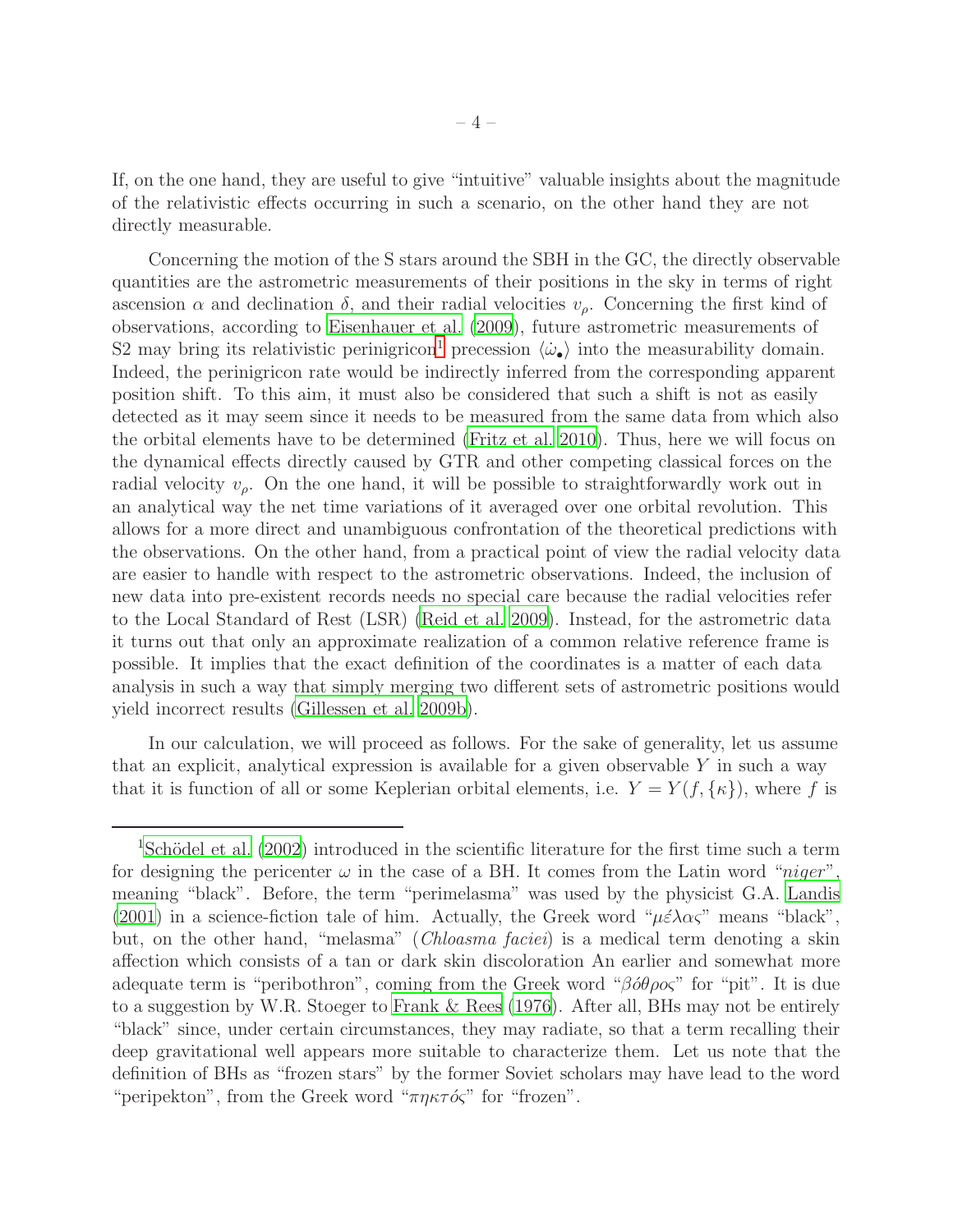the true anomaly, and  $\kappa$  denotes the ensemble of the Keplerian orbital elements explicitly entering Y apart from the mean anomaly  $\mathcal M$ . Then, we straightforwardly compute its secular variation as the sum of two parts. The first one is purely Keplerian, and it vanishes over one orbital period  $P<sub>b</sub>$ . The second one is due to the non-Keplerian variations of all the orbital elements induced by the dynamical perturbation considered. The total result is, thus,

<span id="page-4-2"></span>
$$
\left\langle \frac{dY}{dt} \right\rangle = \frac{\langle \Delta Y \rangle}{P_{\text{b}}} = \left(\frac{1}{P_{\text{b}}} \right) \int_{0}^{2\pi} \left[ \frac{\partial Y}{\partial f} \frac{df}{d\mathcal{M}} \frac{d\mathcal{M}}{dt} + \sum_{\kappa} \frac{\partial Y}{\partial \kappa} \frac{d\kappa}{dt} \right] \left( \frac{dt}{df} \right) df. \tag{2}
$$

In it,  $d\mathcal{M}/dt$  and  $d\kappa/dt$  are the instantaneous variations<sup>[2](#page-4-0)</sup> of the Keplerian orbital elements computed with, e.g., the Gauss variation equations and evaluated onto the unperturbed Keplerian ellipse, while  $df/d\mathcal{M}$  and  $dt/df$  are the usual Keplerian expressions for such derivatives: see eq. [\(10\)](#page-6-0) and eq. [\(11\)](#page-6-1) below.

The paper is organized as follows. In Section [2](#page-4-1) we deal with some kinds of both classical and relativistic perturbing accelerations. The long-term effects caused by them on the radial velocity are analytically worked out in Section [3.](#page-11-0) In Section [4](#page-15-0) we perform numerical calculations by using the S2 star, and confront them with the present-day measurement accuracy. Section [5](#page-16-0) is devoted to the summarizing our findings.

# 2. The perturbing accelerations

## 2.1. General treatment and overview

<span id="page-4-1"></span>Here we deal with a generic perturbing acceleration  $\boldsymbol{A}$  induced by a given dynamical effect which can be considered as small with respect to the main Newtonian monopole  $A_{\text{Newton}} = GM_{\bullet}/r^2$ , where G is the Newtonian constant of gravitation and r is the relative star-SBH distance. The stars orbiting the SBH are assumed test particles: their masses are about  $m_{\star} \lesssim 10^{-5} M_{\bullet}$ , and relativistic corrections to their internal structures are assumed to be too small to yield noticeable effects on their orbital motions.

First, A has to be projected onto the radial, transverse and normal orthogonal unit vectors  $\ddot{\bm{R}}, \ddot{\bm{T}}, \ddot{\bm{N}}$  of the co-moving frame of the test particle orbiting the central body acting as source of the gravitational field. Their components, in cartesian coordinates of a reference frame centered in the primary, are [\(Montenbruck & Gill](#page-21-6) [2000\)](#page-21-6)

<span id="page-4-3"></span>
$$
\hat{\mathbf{R}} = \begin{pmatrix}\n\cos \Omega \cos u & -\cos \lambda \sin \Omega \sin u \\
\sin \Omega \cos u + \cos \lambda \cos \Omega \sin u \\
\sin \lambda \sin u\n\end{pmatrix}
$$
\n(3)

<span id="page-4-0"></span><sup>&</sup>lt;sup>2</sup>Actually,  $d\mathcal{M}/dt$  is the sum of the Keplerian mean motion n and a non-Keplerian term, as we will see later. Its Keplerian part yields from eq.  $(2)$  the Keplerian variation of Y.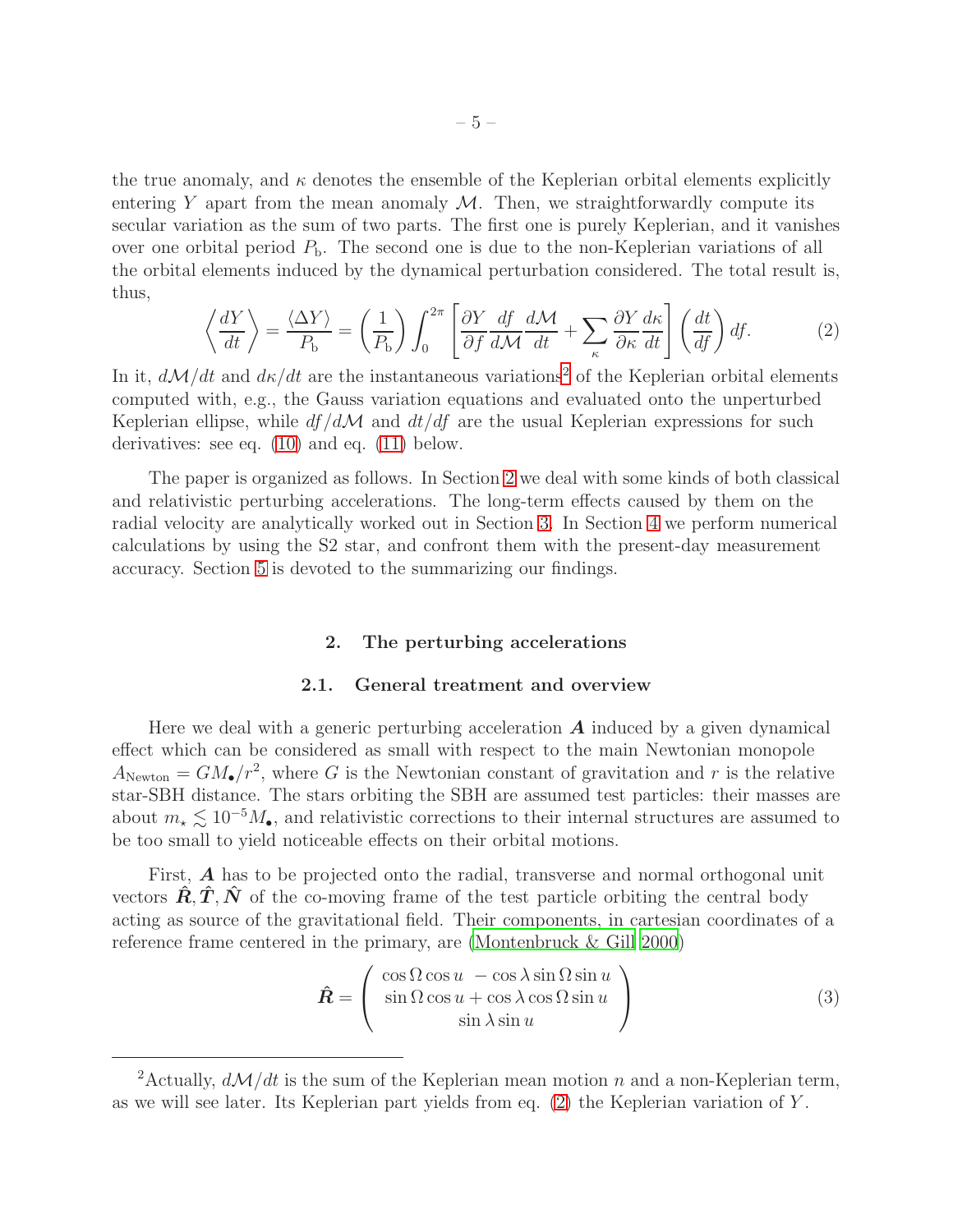<span id="page-5-4"></span>
$$
\hat{T} = \begin{pmatrix}\n-\sin u \cos \Omega - \cos \lambda \sin \Omega \cos u \\
-\sin \Omega \sin u + \cos \lambda \cos \Omega \cos u \\
\sin \lambda \cos u\n\end{pmatrix}
$$
\n(4)

<span id="page-5-0"></span>
$$
\hat{\mathbf{N}} = \begin{pmatrix} \sin \lambda \sin \Omega \\ -\sin \lambda \cos \Omega \\ \cos \lambda \end{pmatrix}.
$$
 (5)

In eq. [\(3\)](#page-4-3)-eq. [\(5\)](#page-5-0),  $\Omega, \omega, \lambda$  are the longitude of the ascending node<sup>[3](#page-5-1)</sup>, the argument of pericenter, reckoned from the line of the nodes<sup>[4](#page-5-2)</sup>, and the inclination of the orbital plane to the reference  $\{xy\}$  plane, respectively. In general, we will choose the unit vector  $\hat{\rho}$  of the line-of-sight, pointing from the object to the observer, to be directed along the positive z axis, so that the  $\{xy\}$  plane coincides with the usual plane of the sky. With such a choice, corresponding to the frame actually used in data reduction [\(Ghez et al. 2008\)](#page-20-1),  $\lambda$ is the familiar i, and  $\Omega$  is an angle in the plane of the sky counted from the mean vernal point at J2000 epoch along which the reference x axis is customarily chosen; it is such a node which is actually determined from the observations [\(Ghez et al.](#page-20-1) [2008;](#page-20-1) [Gillessen et al.](#page-20-2) [2009a](#page-20-2)[,b](#page-20-3)). In other cases, in order to compute more easily certain dynamical perturbations, we will orient our frame with the  $z$  axis aligned with the central body's proper angular momentum  $L$ , so that the reference  $\{xy\}$  plane will coincide with the body's equatorial plane. In this case,  $\Omega$  will be an angle lying in such a plane, and it is not the one released in literature [\(Ghez et al. 2008](#page-20-1); [Gillessen et al. 2009a](#page-20-2)[,b](#page-20-3)). Moreover,  $u = f + \omega$  is the argument of latitude. Subsequently, the projected components of  $A$  have to be evaluated onto the Keplerian ellipse

$$
r = \frac{p}{1 + e \cos f}, \ p \doteq a(1 - e^2), \tag{6}
$$

where  $p$  is the semilatus rectum and  $a, e$  are the semi-major axis and the eccentricity, respectively. The cartesian coordinates of the Keplerian motion in space are [\(Montenbruck & Gill](#page-21-6) [2000\)](#page-21-6)

<span id="page-5-3"></span>
$$
x = r (\cos \Omega \cos u - \cos \lambda \sin \Omega \sin u),
$$
  
\n
$$
y = r (\sin \Omega \cos u + \cos \lambda \cos \Omega \sin u),
$$
  
\n
$$
z = r \sin \lambda \sin u,
$$
\n(7)

<sup>&</sup>lt;sup>3</sup>It is an angle in the reference  $\{xy\}$  plane from the reference x direction to the line of the nodes.

<span id="page-5-2"></span><span id="page-5-1"></span><sup>&</sup>lt;sup>4</sup>It is the intersection of the orbital plane with the reference plane  $\{xy\}$ .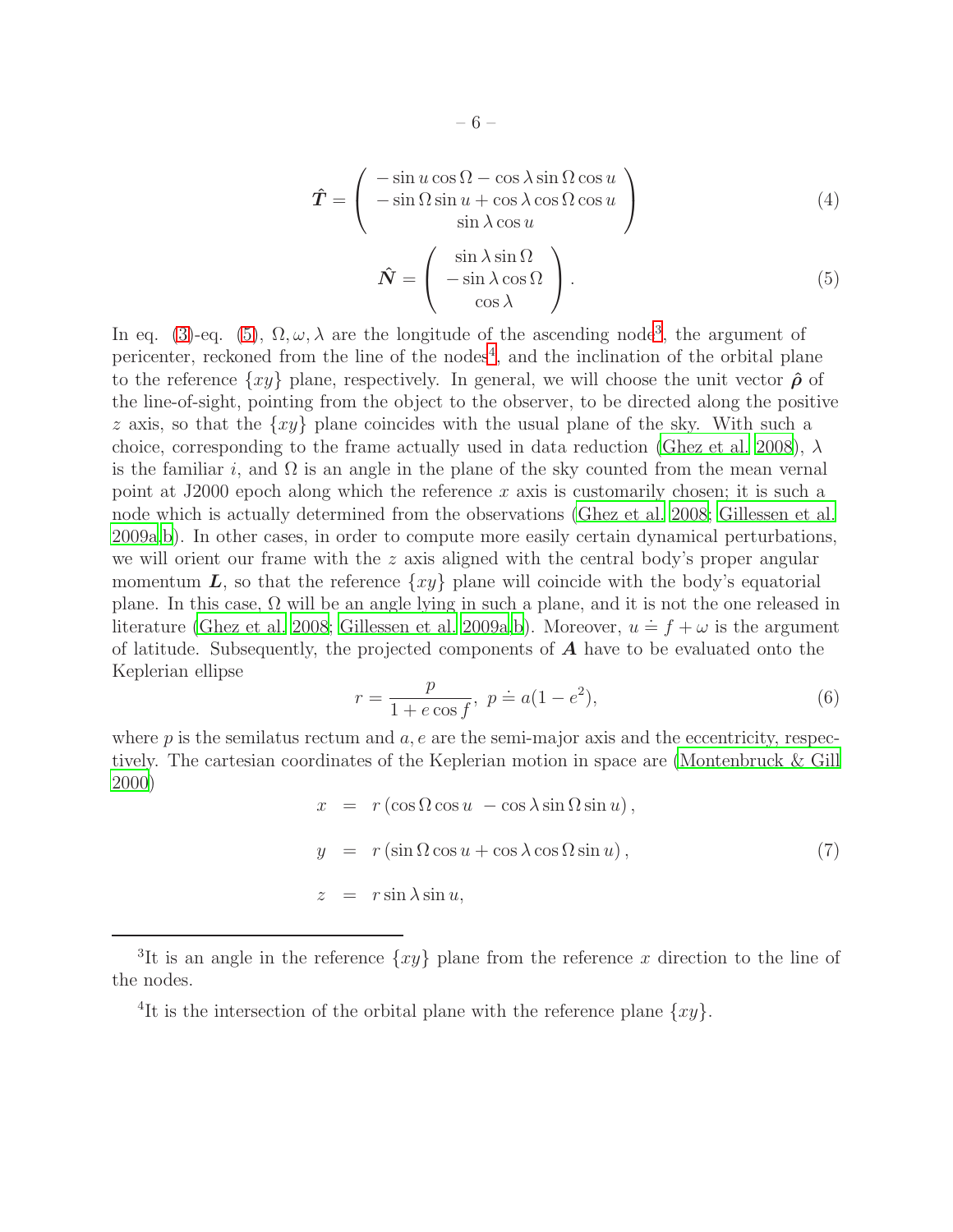while the cartesian components of the velocity can be obtained as

$$
v_x = \frac{\partial x}{\partial f} \frac{df}{dt},
$$
  
\n
$$
v_y = \frac{\partial y}{\partial f} \frac{df}{dt},
$$
  
\n
$$
v_z = \frac{\partial z}{\partial f} \frac{df}{dt},
$$
  
\n(8)

in which  $df/dt$  is given by eq. [\(11\)](#page-6-1).

Then,  $A_R$ ,  $A_T$ ,  $A_N$  are to be plunged into the right-hand-sides of the Gauss equations for the variations of the Keplerian orbital elements. They are [\(Roy](#page-22-7) [2005;](#page-22-7) [Soffel 1989\)](#page-22-8)

<span id="page-6-2"></span>
$$
\frac{da}{dt} = \frac{2}{n\sqrt{1-e^2}} \left[ A_R e \sin f + A_T \left( \frac{p}{r} \right) \right],
$$
\n
$$
\frac{de}{dt} = \frac{\sqrt{1-e^2}}{na} \left\{ A_R \sin f + A_T \left[ \cos f + \frac{1}{e} \left( 1 - \frac{r}{a} \right) \right] \right\},
$$
\n
$$
\frac{d\lambda}{dt} = \frac{1}{na\sqrt{1-e^2}} A_N \left( \frac{r}{a} \right) \cos u,
$$
\n
$$
\frac{d\Omega}{dt} = \frac{1}{na\sqrt{1-e^2} \sin \lambda} A_N \left( \frac{r}{a} \right) \sin u,
$$
\n
$$
\frac{d\omega}{dt} = -\cos \lambda \frac{d\Omega}{dt} + \frac{\sqrt{1-e^2}}{nae} \left[ -A_R \cos f + A_T \left( 1 + \frac{r}{p} \right) \sin f \right],
$$
\n
$$
\frac{dM}{dt} = n - \frac{2}{na} A_R \left( \frac{r}{a} \right) - \frac{(1-e^2)}{nae} \left[ -A_R \cos f + A_T \left( 1 + \frac{r}{p} \right) \sin f \right],
$$
\n(9)

where  $n = \sqrt{GM/a^3}$  is the Keplerian mean motion related to the orbital period by  $n = 2\pi/P_{\rm b}$ .

As explained in the Introduction, the right-hand-sides of eq. [\(9\)](#page-6-2), computed for the perturbing accelerations of the dynamical effect considered, have to be inserted into the analytic expression of the time variation  $dY/dt$  of the observable Y of interest which, then, must be averaged over one orbital revolution according to eq. [\(2\)](#page-4-2) by means of [\(Roy 2005](#page-22-7))

<span id="page-6-0"></span>
$$
df = \left(\frac{a}{r}\right)^2 \sqrt{1 - e^2} d\mathcal{M},\tag{10}
$$

and

<span id="page-6-1"></span>
$$
dt = \frac{(1 - e^2)^{3/2}}{n(1 + e \cos f)^2} df.
$$
\n(11)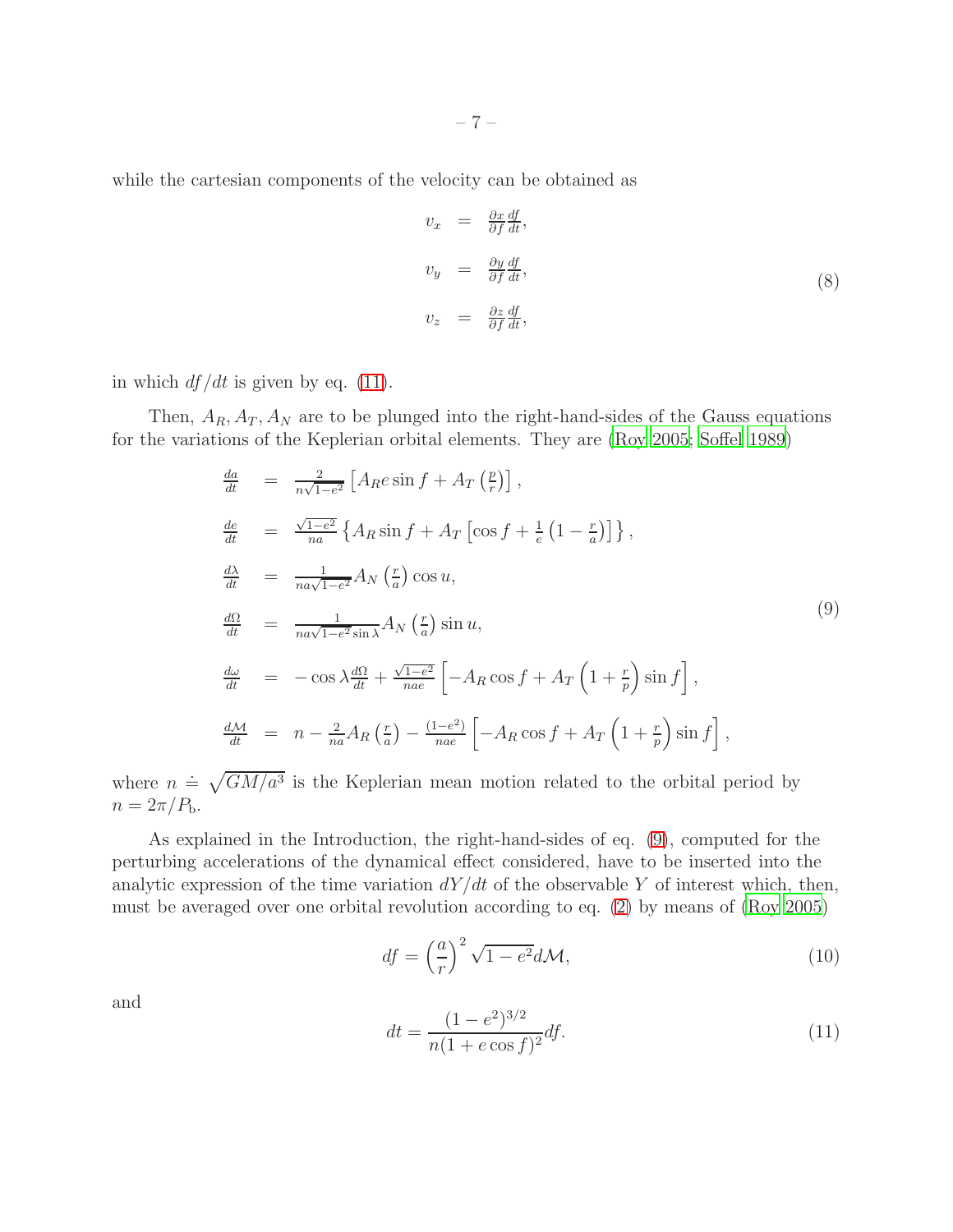# 2.2. The effect of general relativity

In its slow-motion and weak-field approximation, GTR predicts that a slowly rotating central body of mass  $M$  and proper angular momentum  $\bm{L}$  induces two kinds of small perturbations on the otherwise Keplerian orbital motion of a test particle. The largest one is dubbed gravitoelectric (GE) [\(Mashhoon 2007\)](#page-21-7), and depends only on the mass  $M$  of the body which acts as source of the gravitational field. It is responsible of the well-known anomalous secular precession of the perihelion of Mercury of 43.98 arcsec cty<sup>-1</sup> in the field of the Sun. There is also a smaller perturbation, known as gravitomagnetic (GM) [\(Mashhoon 2007\)](#page-21-7), which depends on  $\boldsymbol{L}$ : it causes the Lense-Thirring [\(Lense & Thirring 1918](#page-21-8)) precessions of the node and pericenter of a test particle. In the linearized gravitoelectromagnetic (GEM) approximation, the general relativistic perturbing acceleration  $A_{\text{GTR}}$  to be added to the Newtonian monopole  $A_{\text{Newton}}$  is [\(Soffel 1989](#page-22-8))

<span id="page-7-0"></span>
$$
\boldsymbol{A}_{\text{GTR}} = -\boldsymbol{E}_g - 2\left(\frac{\boldsymbol{v}}{c}\right) \times \boldsymbol{B}_g,\tag{12}
$$

with

<span id="page-7-1"></span>
$$
\mathbf{E}_{g} = -\frac{GM}{c^{2}r^{3}} \left[ \left( \frac{4GM}{r} - v^{2} \right) \mathbf{r} + 4 \left( \mathbf{r} \cdot \mathbf{v} \right) \mathbf{v} \right],
$$
\n
$$
\mathbf{B}_{g} = -\frac{G}{cr^{3}} \left[ \mathbf{L} - 3 \left( \mathbf{L} \cdot \hat{\mathbf{r}} \right) \hat{\mathbf{r}} \right],
$$
\n(13)

where c denotes the speed of light in vacuum. In eq. [\(12\)](#page-7-0)-eq. [\(13\)](#page-7-1)  $E<sub>g</sub>$  is the GE field, while  $B<sub>g</sub>$  is the GM one. In regard to  $B<sub>g</sub>$ , in the case of a rotating BH, the existence of the horizon in the [Kerr \(1963](#page-20-10)) metric, which describes the spacetime outside it, implies a maximum value for its angular momentum [\(Bardeen et al. 1972;](#page-19-6) [Melia et](#page-21-9) al. [2001\)](#page-21-9)

$$
L_{\bullet}^{\text{(max)}} = \frac{M_{\bullet}^2 G}{c}.
$$
\n(14)

If such a limit is actually reached or not by astrophysical BHs depends on their accretion history [\(Bardeen 1970](#page-19-7)). In fact, recent measurements of the spin of the SBH in Sgr A∗obtained in the context of discseismology by means of newly detected quasi-periodic oscillations (QPOs) of radio emission point towards [\(Kato et al. 2010](#page-20-11))

<span id="page-7-2"></span>
$$
\chi_{\bullet} \doteq \frac{L_{\bullet}c}{M_{\bullet}^2G} = 0.44 \pm 0.08. \tag{15}
$$

[Genzel et al. \(2003](#page-20-12)) showed that for Sgr A\*the spin parameter is  $0.52 \pm (0.1, 0.08, 0.08)$  or larger, if a QPO observed from Sgr A<sup>∗</sup> in 2003 is of dynamical origin. On the other hand, it must noted that X-ray QPOs oscillations are rather disputed. Actually, in the case of the S stars orbiting the SBH in Sgr A<sup>∗</sup> , while the weak-field approximation is acceptable since for S2

$$
\frac{\langle U \rangle}{c^2} = \frac{GM_{\bullet}}{c^2} \left\langle \frac{1}{r} \right\rangle = \frac{GM_{\bullet}}{ac^2} = 4 \times 10^{-5},\tag{16}
$$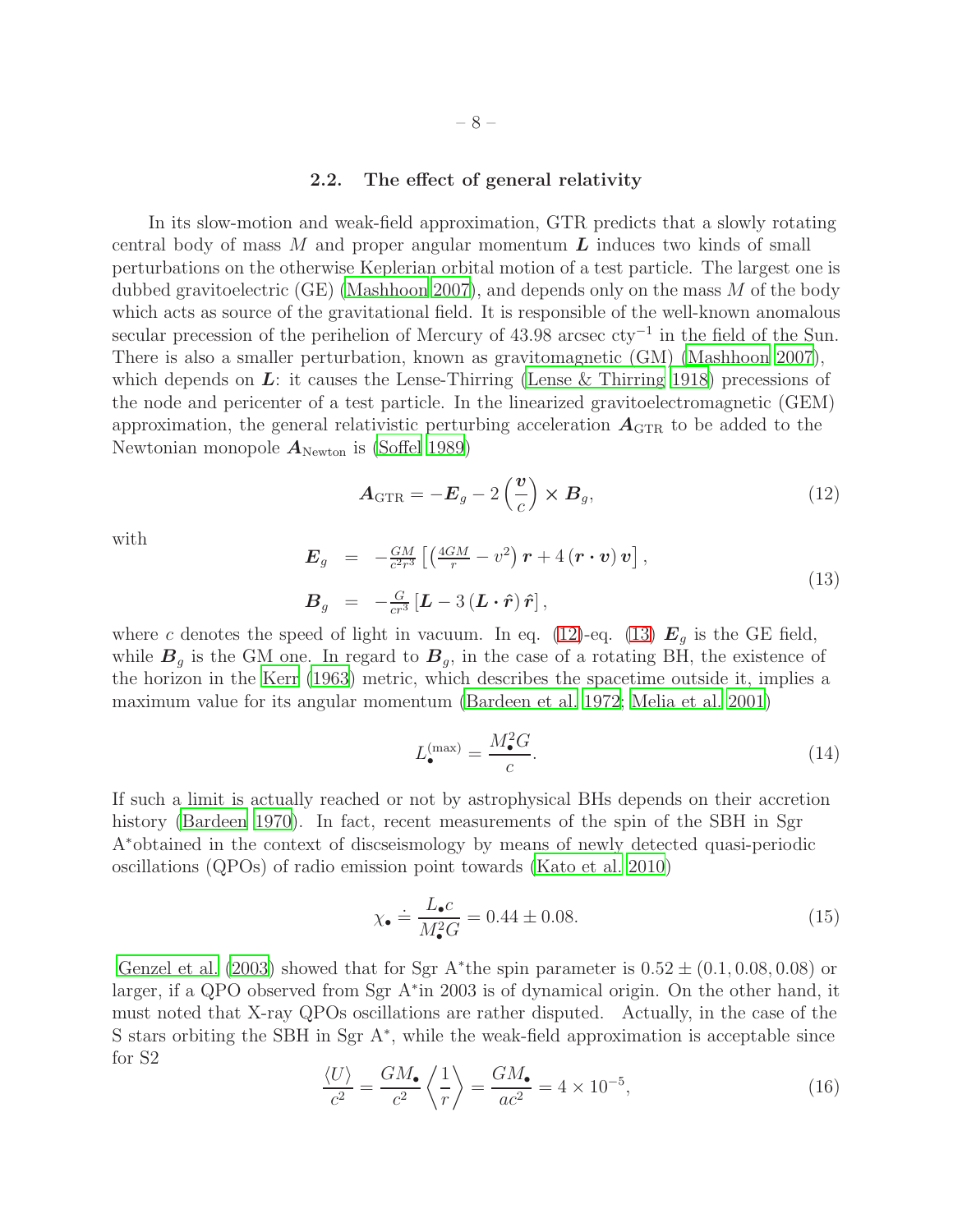the slow-motion approximation may be, in principle, less adequate. Indeed, the speed of, say, S2 at perinigricon is as large as 2.6% of the speed of light, while at aponigricon it is  $0.1\%$  of c. Thus, in the dynamical equation of motion of eq.  $(12)$  higher order relativistic corrections should be, in principle, taken into account [\(Mashhoon 2005;](#page-21-10) [Capozziello et al.](#page-19-8) [2009\)](#page-19-8). Anyway, as we will see, they induce negligible consequences on the dynamical effects we are interested in, given the present-day level of accuracy in S stars spectroscopy.

# 2.2.1. The gravitoelectric, Schwarzschild-like perturbation

By defining

$$
\mathcal{R}_g \doteq \frac{GM}{c^2},\tag{17}
$$

the  $R - T - N$  components of the general relativistic GE perturbing acceleration  $E<sub>g</sub>$  are [\(Soffel 1989\)](#page-22-8)

<span id="page-8-0"></span>
$$
A_R^{\text{(GE)}} = \frac{n^2 \mathcal{R}_g}{(1 - e^2)^3} (1 + e \cos f)^2 (3 + 2e \cos f - e^2 + 4e^2 \sin^2 f),
$$
  
\n
$$
A_T^{\text{(GE)}} = \frac{n^2 \mathcal{R}_g}{(1 - e^2)^3} (1 + e \cos f)^2 4e \sin f (1 + e \cos f),
$$
  
\n
$$
A_N^{\text{(GE)}} = 0.
$$
\n(18)

Note that  $[\mathcal{R}_g] = L$ , so that  $[n^2 \mathcal{R}_g] = L T^{-2}$ . Moreover, eq. [\(18\)](#page-8-0) does not depend on the inclination of the orbit to the plane of the sky.

#### 2.2.2. The gravitomagnetic, Lense-Thirring-like perturbation

The  $R - T - N$  components of the Lorentz-like general relativistic GM perturbing acceleration induced by the rotation of the central body with proper angular momentum L are [\(Soffel 1989\)](#page-22-8)

<span id="page-8-1"></span>
$$
A_R^{\text{(GM)}} = \eta_g \cos \Psi (1 + e \cos f),
$$
  
\n
$$
A_T^{\text{(GM)}} = -\eta_g e \cos \Psi \sin f,
$$
  
\n
$$
A_N^{\text{(GM)}} = \eta_g \sin \Psi (1 + e \cos f) \left[ 2 \sin u + e \left( \frac{\sin f \cos u}{1 + e \cos f} \right) \right],
$$
\n(19)

with

$$
\eta_g \doteq \frac{\xi_g n}{a^2 (1 - e^2)^{7/2}} (1 + e \cos f)^3,\tag{20}
$$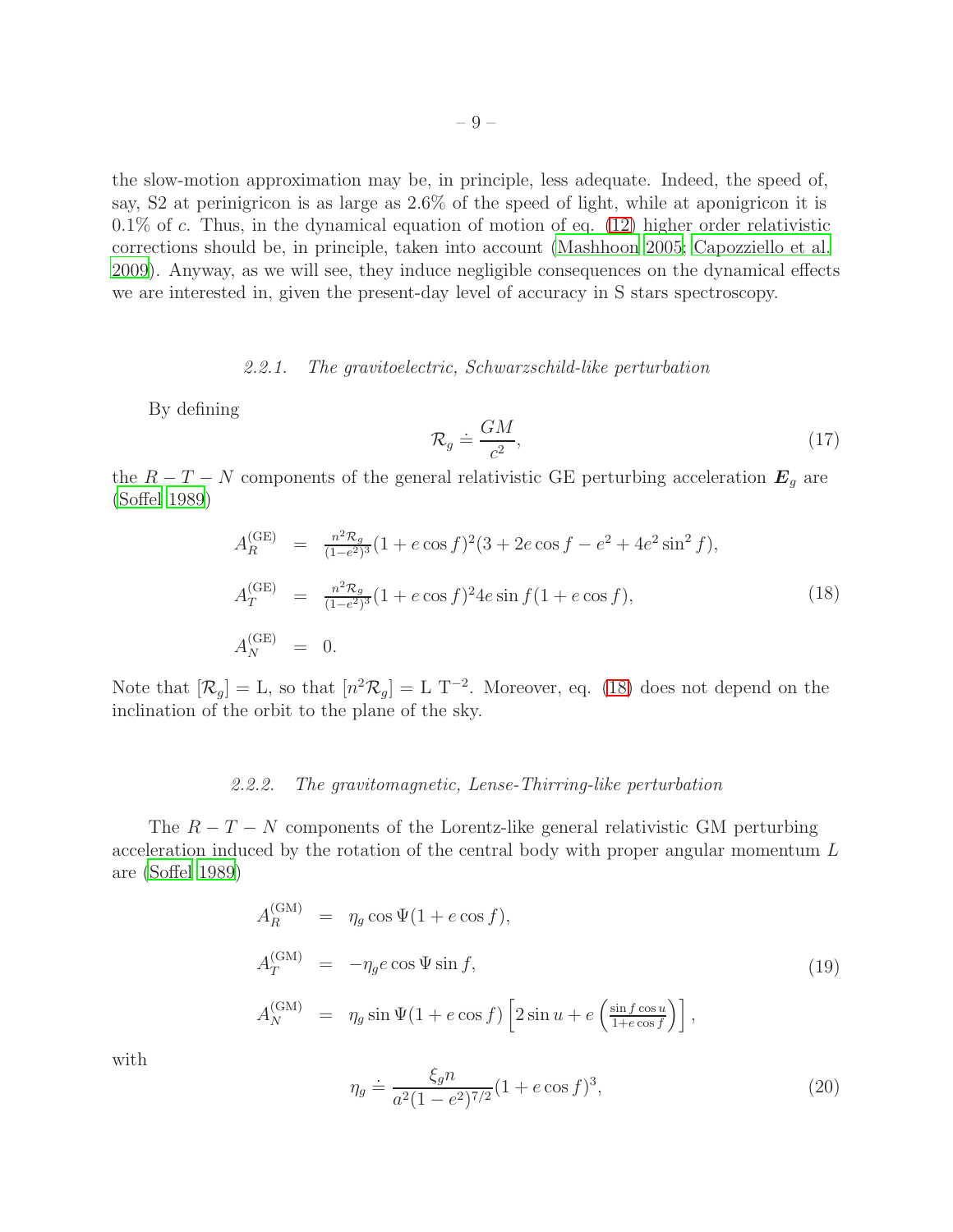and

$$
\xi_g \doteq \frac{2GL}{c^2}.\tag{21}
$$

Note that  $[\xi_g] = L^3 T^{-1}$ , so that  $[\eta_g] = L T^{-2}$ . In eq. [\(19\)](#page-8-1)  $\Psi$  is the angle between the orbital plane and the equatorial plane of the central body, i.e.  $L$  has been assumed directed along the positive z axis so that the reference  $\{xy\}$  plane coincides with the equatorial plane of the central body  $(\lambda \to \Psi)$ . For equatorial orbits, i.e. for  $\Psi = 0$ ,  $A_N^{(\text{GM})} = 0$  and  $A_R^{\rm (GM)}$  $R_R^{\text{(GM)}} \neq 0, A_T^{\text{(GM)}} \neq 0$ . Instead, for polar orbits, i.e. for  $\Psi = 90$  deg, only the normal component does not vanish.

## 2.3. The quadrupole mass moment

The external gravitational field of a rotating body undergoes departures from spherical symmetry because of the distortion of its shape due to the resulting centrifugal force. An oblate body of equatorial radius  $R_e$  and adimensional quadrupole mass moment  $J_2$ affects the orbital motion of a test particle with a non-central perturbing acceleration [\(Cunningham 1970;](#page-19-9) [Vrbik 2005](#page-22-9))

<span id="page-9-0"></span>
$$
\mathbf{A}^{(J_2)} = -\frac{3J_2 R_e^2 G M}{2r^4} \left\{ \left[ 1 - 5(\hat{\mathbf{r}} \cdot \hat{\mathbf{L}})^2 \right] \hat{\mathbf{r}} + 2(\hat{\mathbf{r}} \cdot \hat{\mathbf{L}}) \hat{\mathbf{L}} \right\},\tag{22}
$$

where  $\hat{L}$  is the unit vector of the body's angular momentum, directed here along the positive z axis so that the equatorial plane is the reference  $\{xy\}$  plane (again,  $\lambda \to \Psi$ ). According to eq. [\(3\)](#page-4-3)-eq. [\(5\)](#page-5-0) and eq. [\(7\)](#page-5-3), the  $R - T - N$  components of eq. [\(22\)](#page-9-0) are

<span id="page-9-1"></span>
$$
A_R^{(J_2)} \doteq A^{(J_2)} \cdot \hat{\mathbf{R}} = -\frac{3n^2 R_e^2 J_2}{8a(1-e^2)^4} (1 + e \cos f)^4 (1 + 3 \cos 2\Psi + 6 \sin^2 \Psi \cos 2u),
$$
  
\n
$$
A_T^{(J_2)} \doteq A^{(J_2)} \cdot \hat{\mathbf{T}} = -\frac{3n^2 R_e^2 J_2}{2a(1-e^2)^4} (1 + e \cos f)^4 \sin^2 \Psi \sin 2u,
$$
  
\n
$$
A_N^{(J_2)} \doteq A^{(J_2)} \cdot \hat{\mathbf{N}} = -\frac{3n^2 R_e^2 J_2}{2a(1-e^2)^4} (1 + e \cos f)^4 \sin 2\Psi \sin u.
$$
\n(23)

Note that  $[n^2 R_e^2 a^{-1}] = L T^{-2}$ . For  $\Psi = 0$ , i.e. for equatorial orbits, only the radial component is not zero. For polar orbits, i.e. for  $\Psi = 90$  deg, the normal component vanishes, contrary to the radial and transverse ones.

Also a rotating BH should have a quadrupole mass moment, so that it affects the orbital motion of a distant test particle with a perturbing acceleration analogous to that of eq. [\(22\)](#page-9-0). It is customarily to introduce a dimensional quadrupole parameter  $Q_2$ ,  $[Q_2] = L^5 T^{-2}$ , in such a way that [\(Will 2008\)](#page-22-5)

$$
J_2 R_e^2 G M \to Q_2 \tag{24}
$$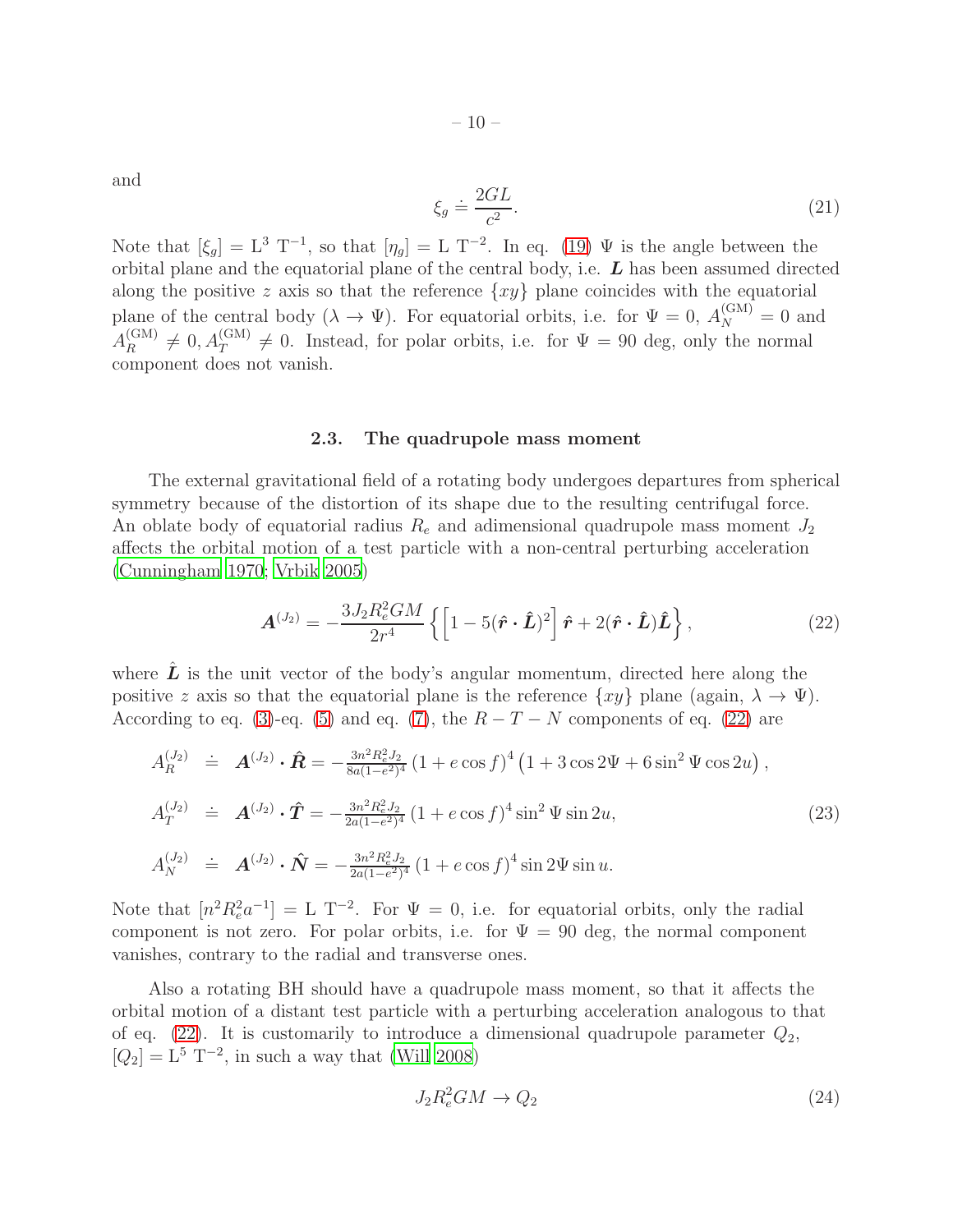throughout eq. [\(22\)](#page-9-0) and eq. [\(23\)](#page-9-1). According to the "no-hair" or uniqueness theorems of GTR [\(Chrusciel 1994;](#page-19-10) [Heusler 1998](#page-20-13)), an electrically neutral BH is completely characterized by its mass  $M_{\bullet}$  and angular momentum  $L_{\bullet}$  only. As a consequence, all the multipole moments of its external spacetime are functions of  $M_{\bullet}$  and  $L_{\bullet}$ . In particular, the quadrupole mass moment is

$$
Q_2^{\bullet} = -\frac{L_{\bullet}^2 G}{c^2 M_{\bullet}} = -\chi_{\bullet}^2 \frac{G^3 M_{\bullet}^3}{c^4}.
$$
\n(25)

Thus, in the case of the SBH in GC eq. [\(15\)](#page-7-2) yields

<span id="page-10-0"></span>
$$
|Q_2^{\bullet}| = 3.585 \times 10^{45} \text{ m}^5 \text{ s}^{-2}.
$$
 (26)

In terms of the adimensional coefficient  $J_2$ , by assuming the Schwarzschild radius  $r_g$  for the equatorial radius  $R_e$  of the BH, eq. [\(26\)](#page-10-0) would correspond to

$$
|J_2^{\bullet}| = 4 \times 10^{-2}.\tag{27}
$$

Just for the sake of a comparison, for the Sun, Jupiter and the Earth we have  $J_2^{\odot} = 2 \times 10^{-7}$ from helioseismology [\(Mecheri et al. 2004\)](#page-21-11),  $J_2^{\text{(Jup)}} = 1.46 \times 10^{-2}$  from the flybys of some spacecraft [\(Jacobson 2003\)](#page-20-14),  $J_2^{\oplus} = 1.08 \times 10^{-3}$  from the dedicated GRACE spacecraft [\(Bruinsma 2010](#page-19-11)), respectively.

## 2.4. Inner diffuse mass distribution

It is well recognized that, in addition to the dynamical effects considered so far directly related to the SBH, also the impact of a diffuse cluster of non-luminous ordinary matter<sup>[5](#page-10-1)</sup> around the BH due to massive remnants of various kinds [\(Morris 1993](#page-21-12)) should be taken into account. Indeed, reasoning in terms of the perinigricon, such an extended material component would induce a retrograde precession  $\dot{\omega}_{\bullet}$  which may overwhelm the general relativistic GE one for certain values of its mass [\(Rubilar & Eckart 2001](#page-22-3)). Let us, now, work out in detail its dynamical effects.

Following [Rubilar & Eckart \(2001](#page-22-3)), [Mouawad et al. \(2005](#page-21-13)), [Gillessen et](#page-20-3) al. [\(2009b](#page-20-3)), we adopt a Plummer density profile

$$
\varrho_{\rm dm}(r) = \frac{3\mu M_{\bullet}}{4\pi d_{\rm c}^3} \left(1 + \frac{r^2}{d_{\rm c}^2}\right)^{-5/2},\tag{28}
$$

<span id="page-10-1"></span><sup>&</sup>lt;sup>5</sup>In principle, one should also take into account the issue of non-baryonic dark matter cusps in relation to the merging history of galaxies (Merritt & Milosavljević 2002). It is beyond the scopes of this work.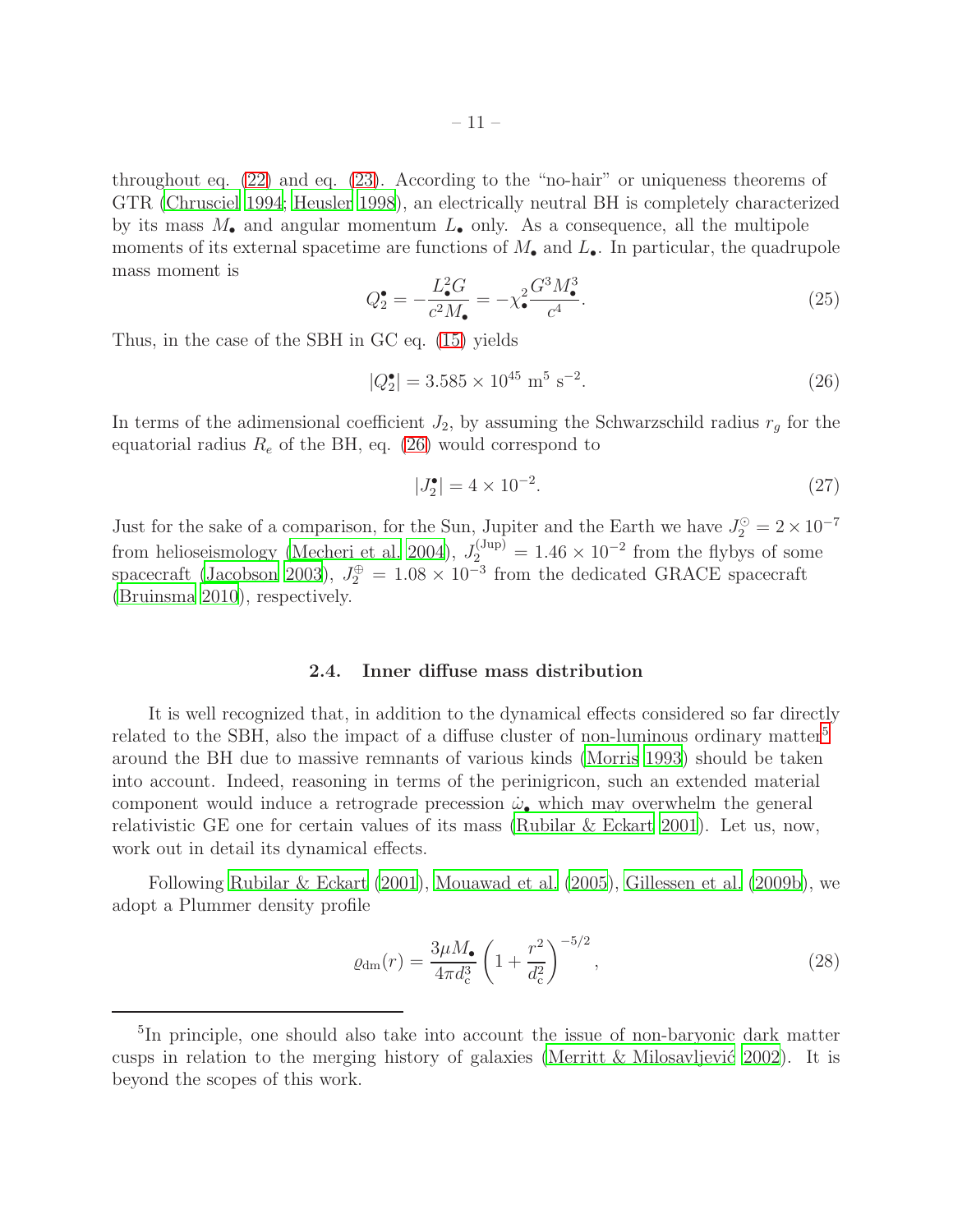where the core radius is [\(Gillessen et al. 2009b](#page-20-3))

<span id="page-11-2"></span>
$$
d_{\rm c} = 15 \text{ mpc},\tag{29}
$$

in agreement with the observed light profile [\(Mouawad et al. 2005\)](#page-21-13), while  $\mu$ , the mass parameter, is the ratio of the total extended mass  $M_{\overline{r}}$  at a given distance  $\overline{r}$  to the central point mass. [Gillessen et al. \(2009b\)](#page-20-3), with a fit involving S2 able to probe the mass enclosed between its aponigricon and perinigricon, yield

$$
\mu \le 0.04.\tag{30}
$$

It should be mentioned that [Mouawad et al. \(2005\)](#page-21-13), with the position of Sgr A∗as a free discrete input parameter, provided for the first time an upper limit of

$$
\mu \le 0.05. \tag{31}
$$

From the Poisson equation

$$
\nabla^2 \mathcal{U} = \frac{1}{r^2} \frac{\partial}{\partial r} \left( r^2 \frac{\partial \mathcal{U}}{\partial r} \right) = 4\pi G \varrho \tag{32}
$$

for the gravitational potential U, written in spherical coordinates since  $\mathcal{U} = \mathcal{U}(r)$  in view of the fact that  $\rho = \rho(r)$ , the perturbing acceleration

$$
\boldsymbol{A}_{(\text{dm})} = -\boldsymbol{\nabla} \mathcal{U}_{(\text{dm})} = -\frac{\partial \mathcal{U}_{(\text{dm})}}{\partial r} \hat{\boldsymbol{r}}
$$
(33)

easily follows. It turns out

<span id="page-11-1"></span>
$$
A_R^{(\text{dm})} = -\frac{GM_{\bullet}\mu}{d_c^3} \left(1 + \frac{r^2}{d_c^2}\right)^{-3/2} r,
$$
  
\n
$$
A_T^{(\text{dm})} = 0,
$$
\n(34)  
\n
$$
A_N^{(\text{dm})} = 0.
$$

#### 3. The radial velocity

<span id="page-11-0"></span>The basic observable in spectroscopic studies of binary systems is the radial velocity  $v_{\rho}$ , i.e. the component of the velocity vector  $\boldsymbol{v}$  of one of (or both) the system's partners along the line-of-sight whose unit vector  $\hat{\rho}$  has been assumed directed along the z axis. Concerning the S stars orbiting the Galactic SBH, let us mention the possibility that some of them may actually be binaries themselves. In this case, additional "noise" to the radial velocity data would be introduced. Its expression for unperturbed, Keplerian elliptic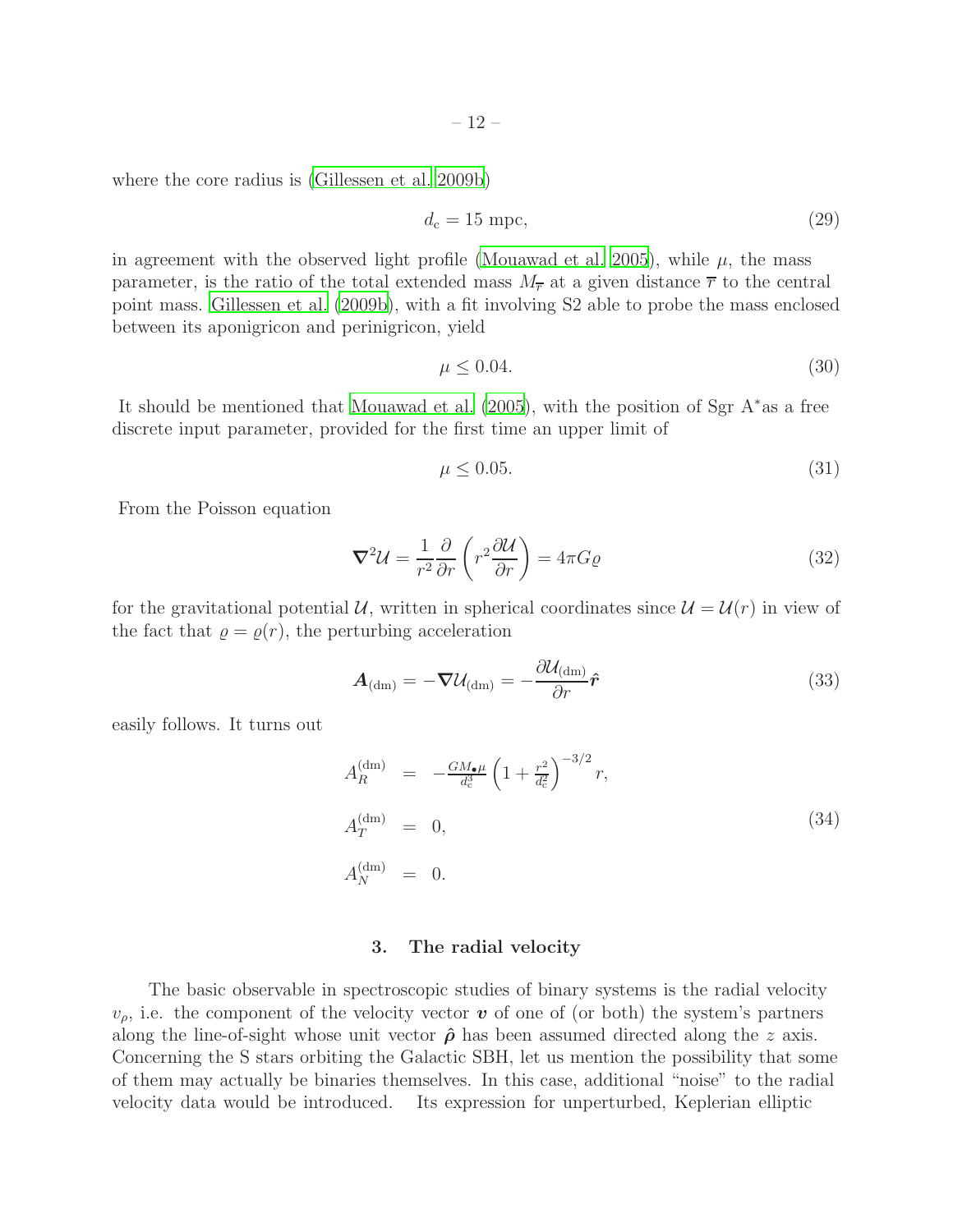orbits, up to the velocity of the system's center of mass  $v_0$ , can be obtained by using the z components of eq. [\(3\)](#page-4-3) and eq. [\(4\)](#page-5-4) with  $\lambda \to i$ , and recalling that, for a Keplerian orbit [\(Roy 2005](#page-22-7)),

$$
\boldsymbol{v} = v_R \hat{\boldsymbol{R}} + v_T \hat{\boldsymbol{T}} = \frac{na}{\sqrt{1 - e^2}} \left[ e \sin f \hat{\boldsymbol{R}} + (1 + e \cos f) \hat{\boldsymbol{T}} \right]. \tag{35}
$$

The result is

<span id="page-12-0"></span>
$$
v_{\rho} = K \left[ e \cos \omega + \cos(f + \omega) \right],\tag{36}
$$

where  $2K$  is the total observed range of radial velocity defined by

<span id="page-12-1"></span>
$$
K \doteq \frac{na \sin i}{\sqrt{1 - e^2}}.\tag{37}
$$

Note that eq. [\(36\)](#page-12-0) and eq. [\(37\)](#page-12-1) agree with the expressions given by, e.g., [Batten \(2001\)](#page-19-12) and [Padmanabhan \(2010](#page-21-15)).

Perturbing dynamical effects affect the radial velocity as well by inducing, in principle, a non-vanishing net radial acceleration over one orbital period. It can straightforwardly be worked out from eq. [\(2\)](#page-4-2) with  $Y \to v_{\rho}$  by noting that, in this case, the perturbations of all the six Keplerian orbital elements are involved. In this respect, a special care is required for the parameter i entering eq. [\(37\)](#page-12-1). It is the angle between the unit vector  $\ell$  of the orbital angular momentum and the unit vector  $\hat{\rho}$  of the line-of-sight pointing towards the observer. From the spherical law of cosines [\(Gellert et al. 1989](#page-20-15); [Zwillinger 1995\)](#page-22-10)

$$
\cos B = \sin C \sin A \cos b - \cos C \cos A \tag{38}
$$

with the identifications<sup>[6](#page-12-2)</sup>  $A \to \Psi, B \to \pi - i, C \to I, b \to \pi - \Omega$ , it turns out

<span id="page-12-3"></span>
$$
\cos i = \sin \Psi \sin I \cos \Omega + \cos \Psi \cos I,\tag{39}
$$

where  $\Psi$  is the angle between  $\hat{\ell}$  and the unit vector  $\hat{L}$  of the central body's proper angular momentum, I is the angle between  $\hat{L}$  and  $\hat{\rho}$ , and  $\Omega$  is the longitude of the ascending node defined from

$$
\sin\Psi\sin I\cos\Omega = (\hat{\boldsymbol{L}}\times\hat{\boldsymbol{\ell}})\cdot(\hat{\boldsymbol{L}}\times\hat{\boldsymbol{\rho}}). \tag{40}
$$

From eq. [\(39\)](#page-12-3) it turns out

$$
\sin i \left( \frac{di}{dt} \right) = (\sin \Psi \cos I - \cos \Psi \sin I \cos \Omega) \frac{d\Psi}{dt} + \sin \Psi \sin I \sin \Omega \left( \frac{d\Omega}{dt} \right). \tag{41}
$$

As eq. [\(9\)](#page-6-2) shows for  $\lambda \to \Psi$ , only those perturbing accelerations, like the general relativistic GE one, having no out-of-plane components  $A_N$  leave i unaffected since both  $\Psi$  and  $\Omega$  may

<span id="page-12-2"></span><sup>&</sup>lt;sup>6</sup>In such a way, Ω results to be prograde with respect to the orbital motion, i.e. Ω follows it, coherently with the definition of the longitude of ascending node. Moreover, it lies in the equatorial plane.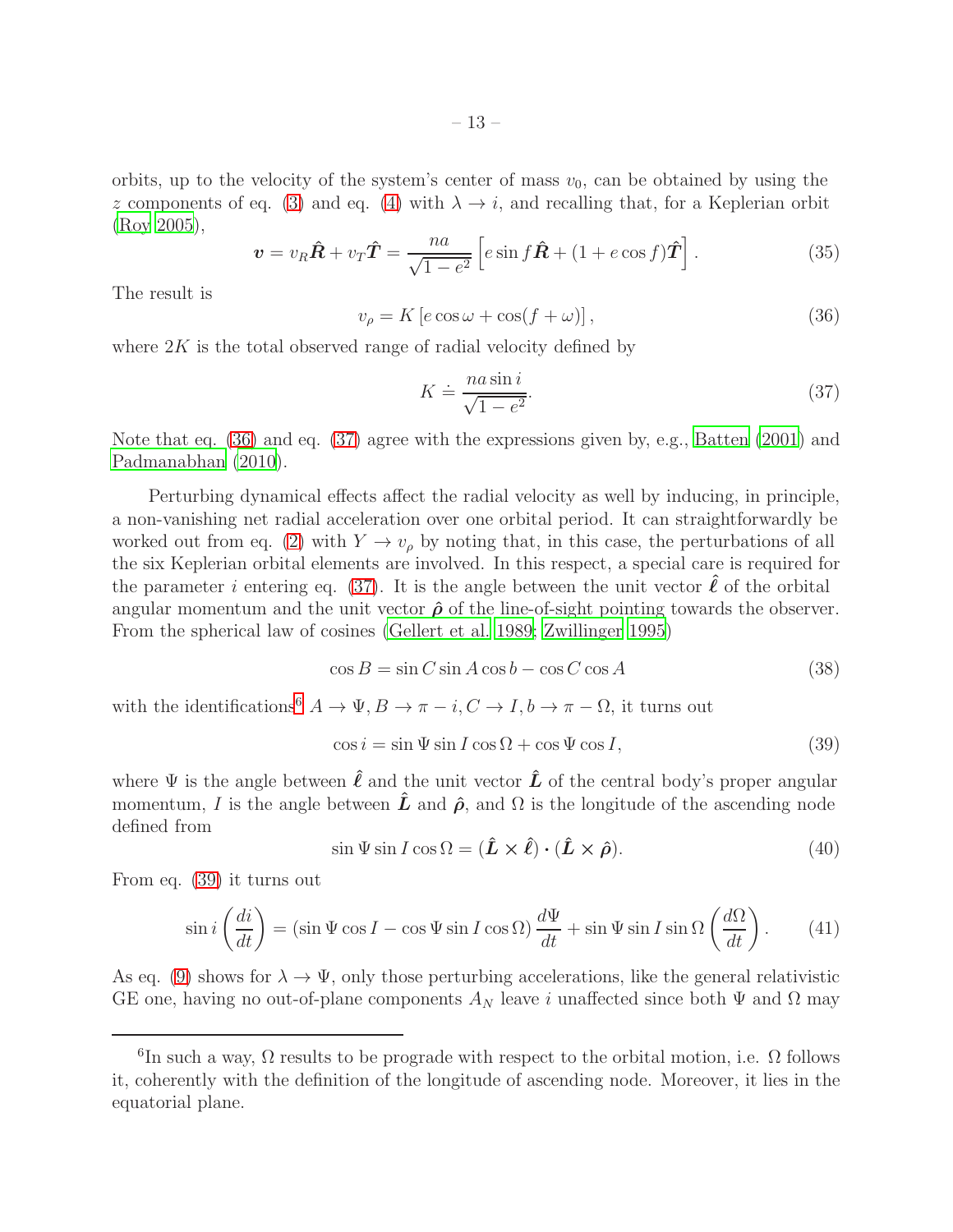change due to  $A_N$ . Thus, in the following expressions for the effects due to the general relativistic GM field and  $Q_2$  it must be recalled that  $\Omega$  is intended to be referred to the equatorial plane, not to the plane of the sky. It must also be noted that both I and  $\Psi$  are unknown.

# 3.1. The effect of general relativity

General relativity dynamically affects the radial velocity of non-circular orbits by causing averaged long-term variations of it. Indeed, an exact calculation in e with eq. [\(18\)](#page-8-0) yields

<span id="page-13-3"></span>
$$
\langle \dot{v}_{\rho}^{(\text{GE})} \rangle = (n^2 \mathcal{R}_g) \frac{15e(1+e^2)\sin i \sin \omega}{8(1-e^2)^{5/2}},
$$
\n(42)

for the Schwarzschild-type, gravitoelectric component, while the secular acceleration due to the Lense-Thirring-type, gravitomagnetic terms of eq.  $(19)$  is<sup>[7](#page-13-0)</sup>

<span id="page-13-2"></span>
$$
\langle \dot{v}_{\rho}^{(\text{GM})} \rangle = \left( \frac{nGL}{c^2 a^2} \right) \frac{e}{4(1 - e^2)^2} \left[ \mathcal{V}_c(i, I, \Omega, \Psi) \cos \omega + \mathcal{V}_s(i, I, \Omega, \Psi) \sin \omega \right],\tag{43}
$$

with

 $\lambda$ 

$$
\mathcal{V}_c \doteq 11 \cot i \sin I \sin \Psi \sin \Omega,
$$
  
\n
$$
\mathcal{V}_s \doteq \frac{\csc i}{4} \left\{ \cos \Omega \sin 2I \left( \sin \Psi - \sin 3\Psi \right) - \right\}
$$
  
\n
$$
- \sin^2 \Psi \cos \Psi \left[ \cos 2I \left( 3 + \cos 2\Omega \right) + 2 \sin^2 \Omega \right] + 104 \sin^2 i \cos \Psi \right\}.
$$
\n(44)

Let us recall again that I is the angle-unknown-between L and the line-of-sight, and  $\Omega$  lies in the equatorial plane of the source: for it the values determined in literature [\(Ghez et al.](#page-20-1) [2008;](#page-20-1) [Gillessen et al. 2009a](#page-20-2)[,b\)](#page-20-3) cannot be used because they refer to the plane of the sky<sup>[8](#page-13-1)</sup>. Also  $\Psi$  is unknown. Anyway, in order to give an order-of-magnitude evaluation of the Lense-Thirring long-term radial acceleration we will simply look at the multiplicative dimensional factor in front of the square brackets in eq. [\(43\)](#page-13-2). For  $e \to 0$  both eq. [\(42\)](#page-13-3) and eq. [\(43\)](#page-13-2) vanish. The general relativistic effects are non-vanishing either for edge-on  $(i = 90$ deg) or equatorial orbits ( $\Psi = 0$ ), with eq. [\(42\)](#page-13-3) which is independent of  $\Psi$ , contrary to eq. [\(43\)](#page-13-2).

<span id="page-13-0"></span><sup>&</sup>lt;sup>7</sup> It is assumed that the orbital motion is prograde with respect to the BH's spin; a − sign would occur in the opposite case.

<span id="page-13-1"></span><sup>&</sup>lt;sup>8</sup>In principle, spherical trigonometric formulas relate both the nodes  $\Omega_e$  and  $\Omega_s$ , where e and s denotes the equator and the sky. However, the knowledge of the angle, in the plane of the sky, between the equatorial plane and the reference  $\{xz\}$  plane would be required.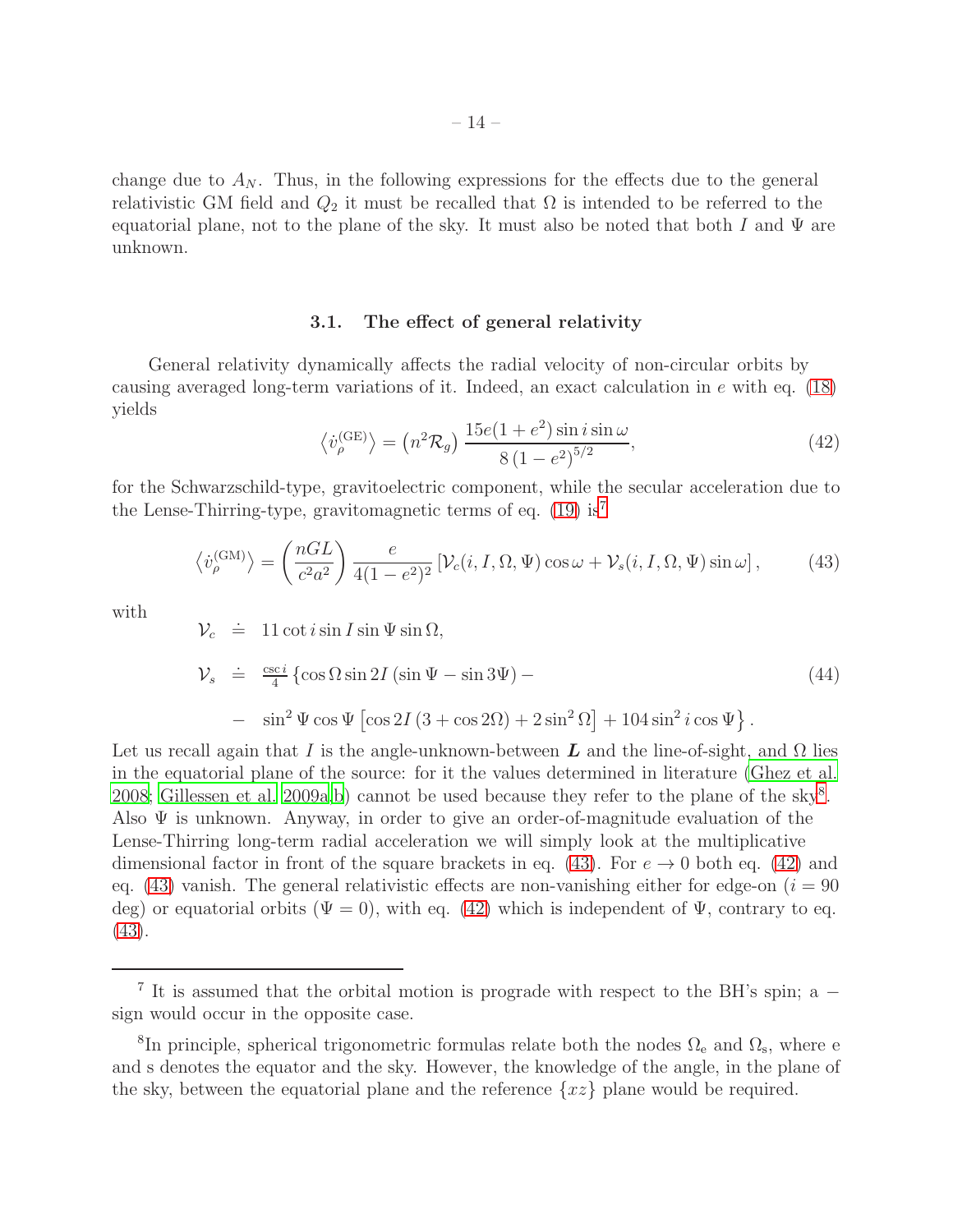Some preliminary and approximate calculation of the effects of both the general relativistic GEM dynamical effects on the velocity of S stars orbiting the SBH in GC can be found in [Kannan & Saha \(2009\)](#page-20-8); they do neither deal with the directly measurable radial velocity nor with its possible variations. See also Angélil & Saha  $(2010)$  for GEM effects on the traveling photons paths.

Special relativistic effects on the radial velocity related to the Doppler effect have been considered by [Zucker et al. \(2006\)](#page-22-11); anyway, they do not involve net variations of  $v<sub>\rho</sub>$  over one orbital revolution.

#### 3.2. The quadrupole mass moment

The BH's oblateness causes an averaged long-term variation of the radial velocity only if the orbit is elliptic. Indeed, it turns out

<span id="page-14-1"></span>
$$
\left\langle \dot{V}_{\rho}^{(J_2)} \right\rangle = -\left( \frac{Q_2^{\bullet}}{a^4} \right) \frac{3e}{32\left(1 - e^2\right)^{7/2} \sin i} \left[ \mathcal{J}_c(e, i, I, \Omega, \Psi) \cos \omega + \mathcal{J}_s(e, i, I, \omega, \Omega, \Psi) \sin \omega \right],\tag{45}
$$

with

<span id="page-14-0"></span>
$$
\mathcal{J}_c \doteq 10(1 - e^2) \cos i \sin I \sin 2\Psi \sin \Omega,
$$
  
\n
$$
\mathcal{J}_s \doteq 2(1 - e^2) \cos i \sin 2\Psi (\cos I \sin \Psi - \sin I \cos \Psi \cos \Omega) + \sin^2 i [7 + 47 \cos 2\Psi + \sin^2 \Psi \cos 2\omega - \frac{e^2}{16} (259 + 429 \cos 2\Psi - 44 \sin^2 \Psi \cos 2\omega)]
$$
 (46)

It is an exact result in e, and vanishes in the limit  $e \to 0$ . Note that, according to eq. [\(46\)](#page-14-0), eq. [\(45\)](#page-14-1) vanishes neither for equatorial orbits ( $\Psi = 0$ ) nor for edge-on configurations ( $i = 90$ ) deg). Also in this case,  $\Omega$  refers to the equatorial plane.

## 3.3. The diffuse inner dark matter

The averaged long-term effect of the diffuse inner dark matter<sup>[9](#page-14-2)</sup> on  $\dot{v}_\rho$  can be worked from eq. [\(34\)](#page-11-1). An approximate calculation with

<span id="page-14-3"></span>
$$
\left(1 + \frac{r^2}{d_c^2}\right)^{-3/2} \approx 1 - \frac{3}{2} \frac{r^2}{d_c^2} \tag{47}
$$

<span id="page-14-2"></span><sup>&</sup>lt;sup>9</sup>The effects of non-baryonic dark matter on the perinigricon precession have been considered by, e.g., [Zakharov et al. \(2007\)](#page-22-12).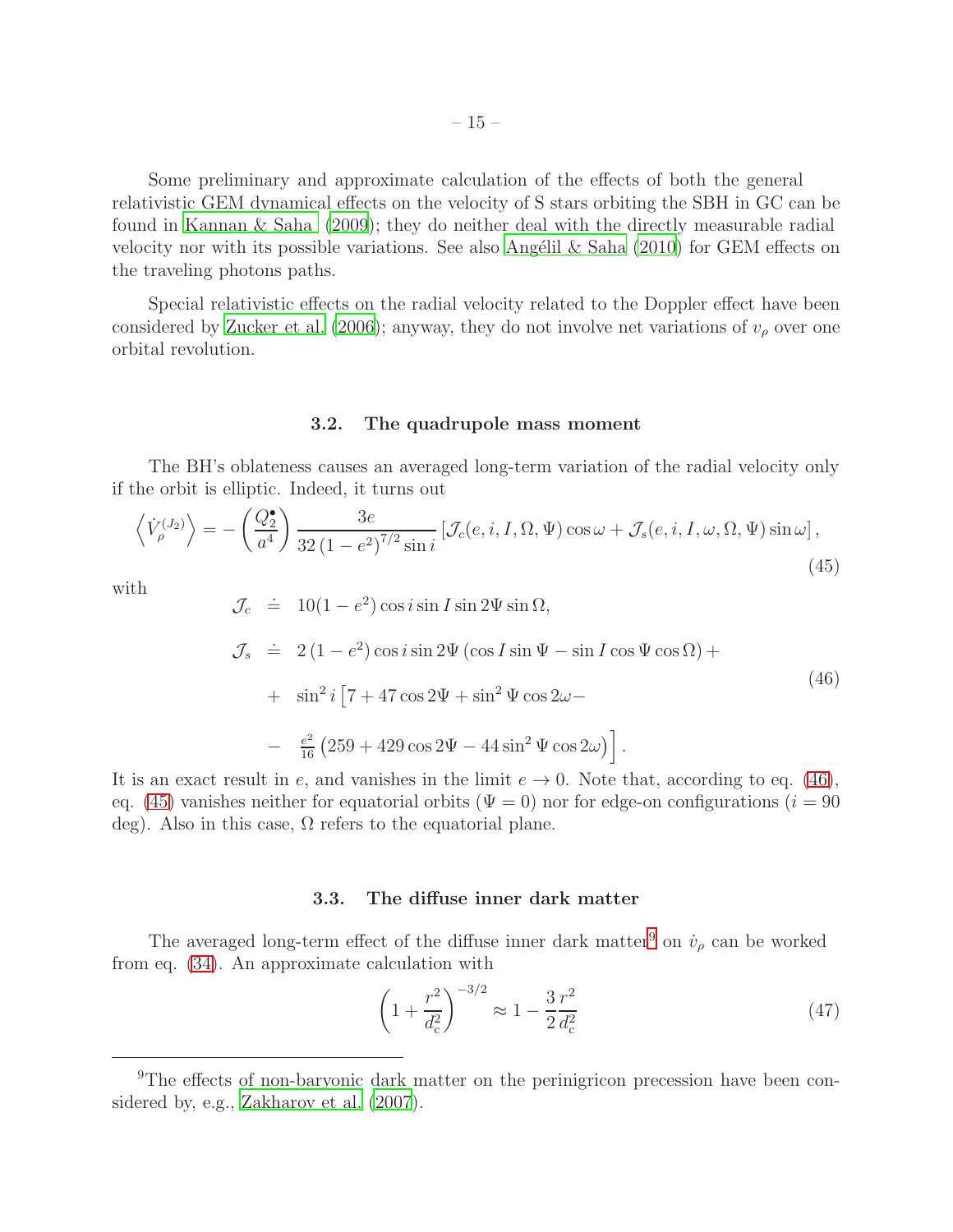and

$$
(1 + e \cos f)^{-4} \approx 1 - 4e \cos f, \ (1 + e \cos f)^{-5} \approx 1 - 5e \cos f,\tag{48}
$$

yields

<span id="page-15-1"></span>
$$
\left\langle \dot{v}_{\rho}^{(\text{dm})} \right\rangle = \left( \frac{GM_{\bullet}a}{d_{\text{c}}^3} \right) \frac{e(1 - e^2)^{3/2} \mu \sin i}{8} \left[ 32 - 5e^2(2 + 3e^2) + 6(1 - e^2)^2(5e^2 - 11) \frac{a^2}{d_{\text{c}}^2} \right] \sin \omega. \tag{49}
$$

Note that eq. [\(49\)](#page-15-1) vanishes for  $e \to 0$  and for face-on  $(i = 0)$  orbital configurations. Concerning the validity of the approximation of eq. [\(47\)](#page-14-3), it actually holds for S2. Indeed, its orbital parameters and eq.  $(29)$  for  $d_c$  tell us that

$$
0.002 \le \frac{r^2}{d_c^2} \le 0.4. \tag{50}
$$

#### <span id="page-15-0"></span>4. Numerical evaluations and confrontation with the measurement accuracy

By using the known orbital parameters of S2 along with the associated uncertainties [\(Gillessen et al. 2009b\)](#page-20-3), the known mass  $M_{\bullet}$  of the SBH in the GC [\(Gillessen et al. 2009b\)](#page-20-3) and the values for its angular momentum and quadrupole mass moment from eq. [\(15\)](#page-7-2) and eq.  $(26)$ , it turns out that<sup>[10](#page-22-13)</sup>

$$
\langle \dot{v}_{\rho}^{\text{(GE)}} \rangle = (8.2 \pm 2.6) \times 10^{-5} \text{ m s}^{-2},
$$
  

$$
\langle \dot{v}_{\rho}^{\text{(dm)}} \rangle = 3.8 \times 10^{-6} \text{ m s}^{-2},
$$
  

$$
\langle \dot{v}_{\rho}^{\text{(GM)}} \rangle \propto 1.3 \times 10^{-8} \text{ m s}^{-2},
$$
  

$$
\langle \dot{v}_{\rho}^{\text{(Q2)}} \rangle \propto 1 \times 10^{-10} \text{ m s}^{-2}.
$$
 (51)

Concerning a possible measurement of a net change in the radial velocity of S2 after it completed one full orbital revolution, no empirical evidences for it exist to date in literature, at least to the knowledge of this author. Anyway, measurements of the magnitude of the three-dimensional acceleration of S2 after 2 years (1997-1999) are available; its accuracy amounts to  $4 \times 10^{-4}$  m s<sup>-2</sup> [\(Ghez et al. 2000\)](#page-20-16). By assuming an uncertainty of about 15 km s−<sup>1</sup> in measuring the radial velocity of S2 [\(Gillessen et al. 2009a\)](#page-20-2), an overall accuracy

<sup>&</sup>lt;sup>10</sup>The figures for  $\langle \dot{v}_\rho^{(\text{GM})} \rangle$  and  $\langle \dot{v}_\rho^{(Q_2)} \rangle$  refer to the dimensional multiplicative factors in front of the square brackets in eq. [\(43\)](#page-13-2) and in eq. [\(45\)](#page-14-1).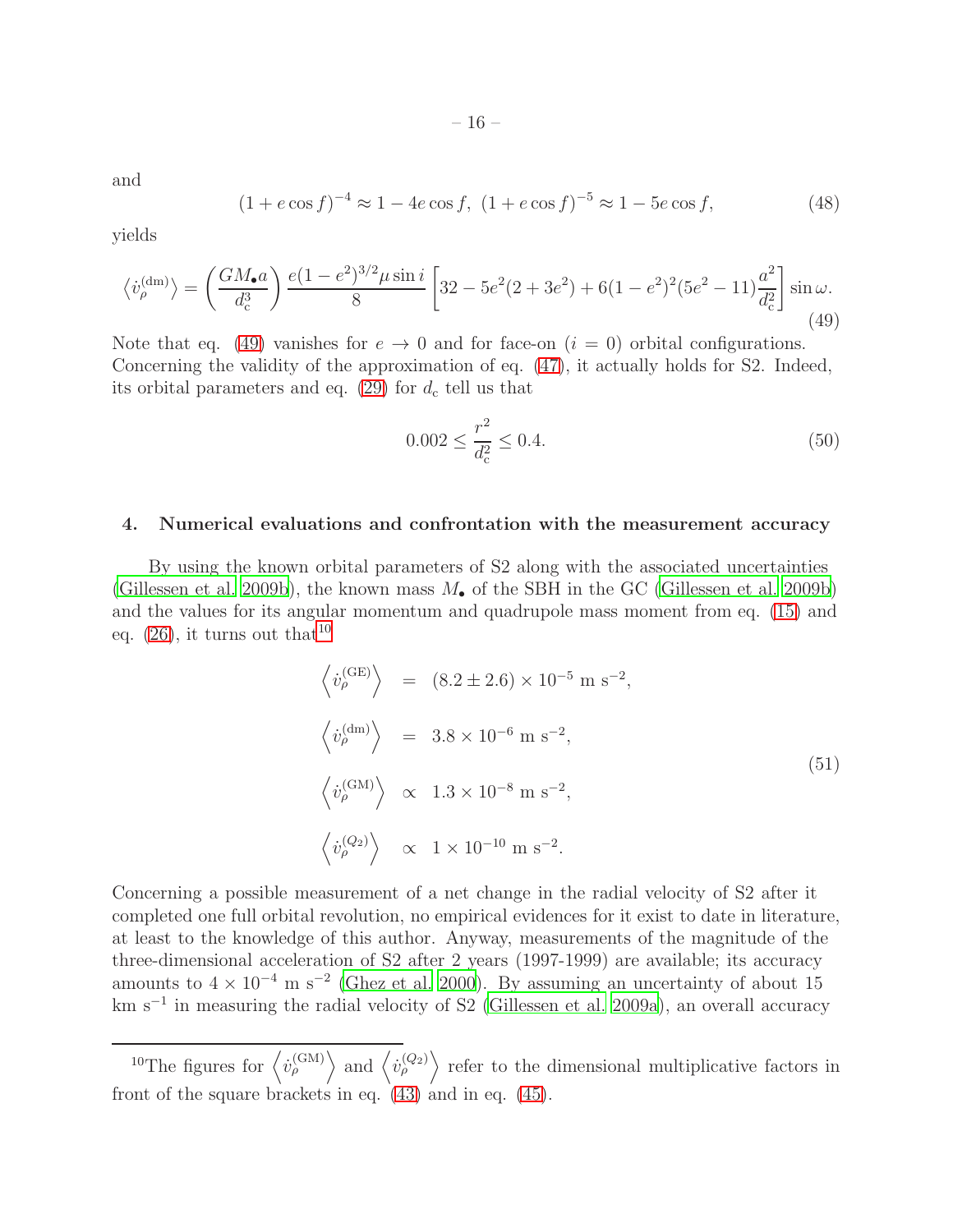of the order of  $2.4 \times 10^{-5}$  m s<sup>-2</sup> in  $\langle \dot{v}_{\rho} \rangle$  may be assumed in future over an observational time span  $\Delta t = 20$  yr. Actually, it must be pointed out that the currently available radial velocity measurements do not yet cover one full orbit revolution for S2. Indeed, the first radial velocity data points are from 2000, then 2002; they are more densely sampled from 2003 onwards (S. Gillessen, private communication, August 2010).

It has to be pointed out that the total accuracy reachable in the changes in the radial velocities is actually impacted by the uncertainty in LSR itself. Indeed, as explained by [\(Ghez et al. 2008](#page-20-1)), to obtain the radial velocities with respect to the LSR, each observed radial velocity has to be corrected for the Earth's rotation, its motion around the Sun, and the Sun's peculiar motion with respect to the LSR (nominal value  $U_{\odot} = 10 \text{ km s}^{-1}$ , directed radially inwards, [\(Dehnen & Binney 1998\)](#page-19-14)). Since the LSR is defined as the velocity of an object in circular orbit at the radius of the Sun, the Sun's peculiar motion with respect to the average velocity of stars in its vicinity should give the Sun's motion toward the GC. In all such a machinery, also the rotation speed  $\Theta_0$  of LSR enters; recent evaluations by [Reid et al. \(2009\)](#page-22-6) yield an uncertainty of the order of 16 km s<sup>-1</sup> corresponding to a future uncertainty of  $2 \times 10^{-5}$  m s<sup>-2</sup> over  $\Delta t = 20$  yr. Moreover, also the motion of the SBH itself should be taken into account [\(Ghez et al. 2008](#page-20-1)). In particular, the uncertainty in its radial velocity can be evaluated to be 2 km s<sup>-1</sup> [\(Gould 2004](#page-20-17)) implying a limit in the accuracy in  $\langle v_{\rho} \rangle$  of about  $1 \times 10^{-6}$  m s<sup>-2</sup> over  $\Delta t = 20$  yr. Such limiting factors should be taken into account when future improvements in measuring radial velocities are discussed. Searches for pulsars orbiting the SBH are currently underway [\(Macquart et](#page-21-16) al. [2010\)](#page-21-16); their discovery may yield orbiting probes with a better accuracy in their radial velocity changes.

These considerations show that while the gravitomagnetic and the quadrupole effects are far from being directly detectable in such a way, the gravitoelectric trend lies just at the edge of the measurability capabilities. The effect of the diffuse dark matter inside the orbit of S2 is one order of magnitude smaller than the general relativistic GE one. Incidentally, such figures indicate that higher-order corrections to the computed effects of eq. [\(42\)](#page-13-3)-eq. [\(43\)](#page-13-2) in the linear GEM approximation due to the relativistic motion of S2 can be neglected at the moment.

Finally, in view of the possible discovery in the near future of stars closer than S2 we plot in Figure [1](#page-17-0) the magnitudes of the effects considered as functions of the semi-major axis for different values of the eccentricity.

# 5. Conclusions

<span id="page-16-0"></span>One of the directly measurable quantities of the system constituted by the S stars orbiting the Supermassive Black Hole located at the center of the Milky Way in the radio source Sgr A<sup>\*</sup> is the radial velocity. Given that S2 has already completed one full orbital revolution, with a period of 15.9 yr, since its discovery, and in view of the possible detection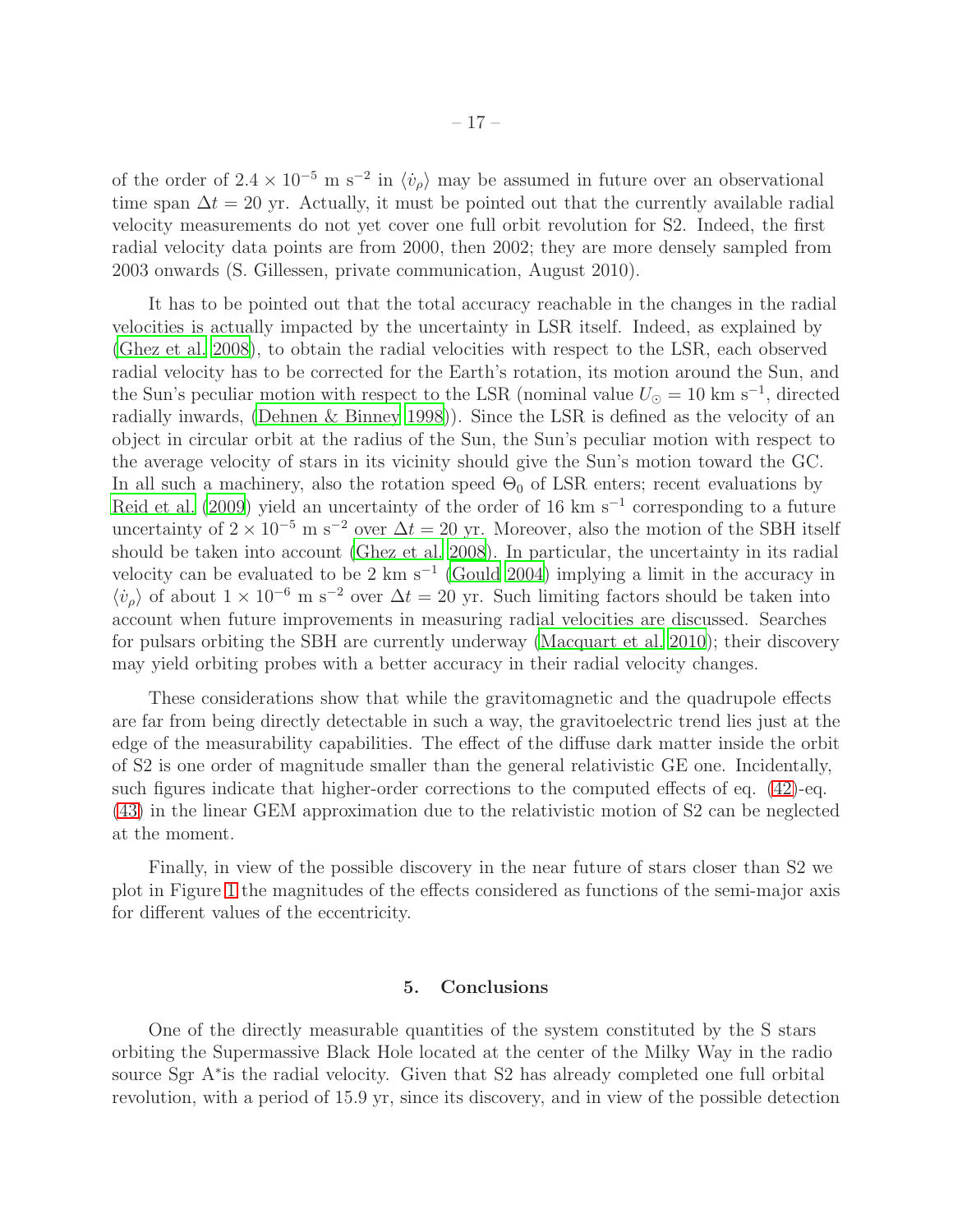

<span id="page-17-0"></span>Fig. 1.— Maximum values of the long-term time variations  $\langle \dot{v}_{\rho} \rangle$ , in m s<sup>-2</sup>, as a function of a (500 au  $\le a \le 1031.69$  au) for different values of the eccentricity:  $e = 0.1$  (red dash-dotted line),  $e = 0.3$  (blue dashed line),  $e = 0.6$  (light blue dotted line),  $e = 0.9$  (yellow continuous line). For the the spin  $L_{\bullet}$  and the quadrupole  $Q_{2}^{\bullet}$  of the SBH we used the values of eq. [\(15\)](#page-7-2) and eq. [\(26\)](#page-10-0), respectively.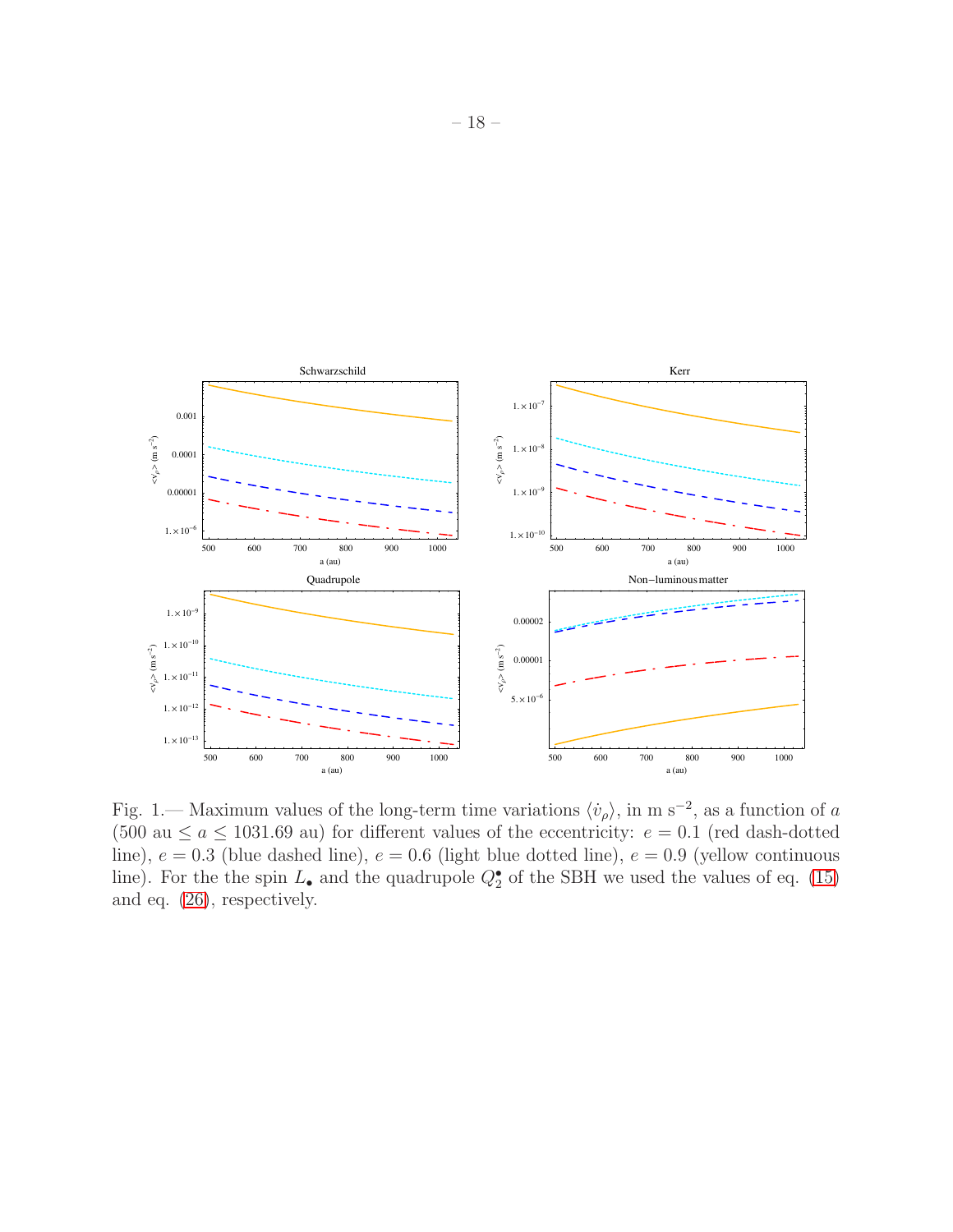in the near future of other stars and pulsars with shorter orbital periods, we looked at the cumulative, long term time variations of the radial velocity caused by several Newtonian and Einsteinian dynamical effects. They are both the general relativistic Schwarzschild and Kerr-like components of the spacetime metric, the quadrupole mass moment and the diffuse dark mass distribution made by stellar remnants enclosed within the star's orbit. We analytically worked out the long-term variations in the radial velocity induced by them by finding non-zero effects for all of them. We used S2 for numerically computing their magnitudes. They are  $8 \times 10^{-5}$  m s<sup>-2</sup> (Schwarzschild),  $4 \times 10^{-6}$  m s<sup>-2</sup> (dark matter),  $1 \times 10^{-8}$  m s<sup>-2</sup> (Kerr),  $1 \times 10^{-10}$  m s<sup>-2</sup> (quadrupole), respectively. In computing the general relativistic variations of the radial velocity, we remained within the post-Newtonian regime by neglecting relativistic corrections of higher order in the equations of motion. The figures for the the Kerr and quadrupole effects have been computed by using the latest determinations of the angular momentum parameter of the Galactic black hole, and in the "no-hair" hypothesis, respectively. For the dark matter distribution we used a Plummer-like mass density profile. By assuming a present-day uncertainty of about 15 km s<sup>-1</sup> in the radial velocity measurements, its time changes may be detected in the future at a  $\approx 10^{-5}$ m s−<sup>2</sup> level over an observational time span of 20 yr; at present, radial velocity data cover just 7 yr. Even if such evaluations will turn out to be not too optimistic, a detection of the Kerr and the quadrupole-induced cumulative changes of the radial velocity seems to be unfeasible.

#### Acknowledgments

I thank S. Gillessen for useful information about the radial velocity and QPOs. I am also grateful to an anonymous referee for her/his useful comments which improved the manuscript.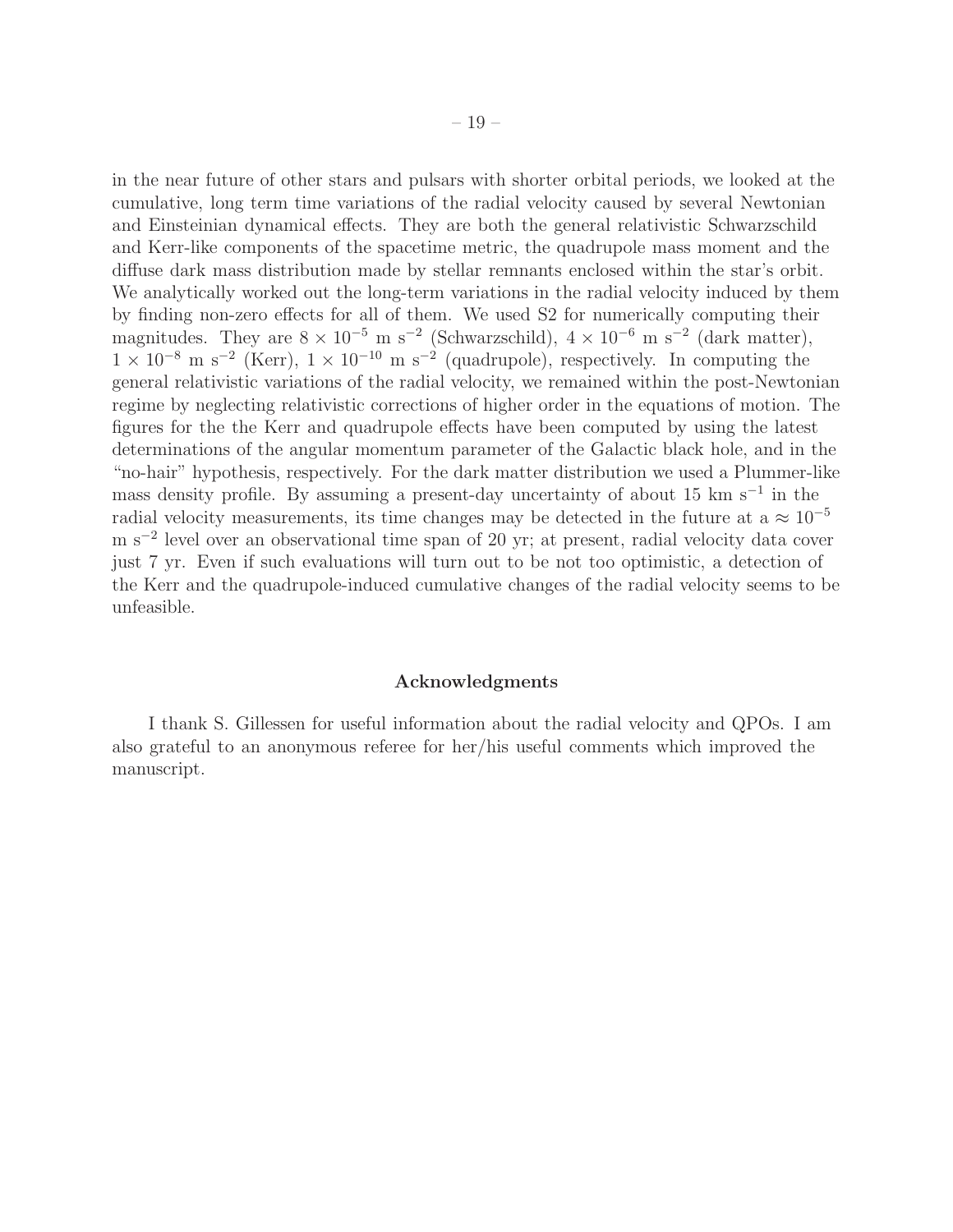#### REFERENCES

- <span id="page-19-13"></span>Angélil R., Saha P., 2010, ApJ, 711, 157
- <span id="page-19-7"></span>Bardeen J.M., 1970, Nature, 226, 64
- <span id="page-19-6"></span>Bardeen J.M., Press W.M., Teukolsky S.A., 1972, ApJ, 178, 347
- <span id="page-19-12"></span>Batten A.H., 2001, Spectroscopic Binary Stars, in: Murdin P. (ed). Encyclopedia of Astronomy and Astrophysics (Bristol: Institute of Physics) p. 2992
- <span id="page-19-11"></span>Bruinsma S.L., Marty J.C., Balmino G., Biancale R., Förste C., Abrikosov O., Neumayer H., 2010, GOCE Gravity Field Recovery by Means of the Direct Numerical Method, presented at the ESA Living Planet Symposium 2010, Bergen, June 27-July 2 2010, Bergen, Norway
- <span id="page-19-2"></span>Burgay M., D'Amico N., Possenti A., Manchester R.N., Lyne A.G., Joshi B.C., McLaughlin M.A., Kramer M., Sarkissian J.M., Camilo F., Kalogera V., Kim C., Lorimer D.R., 2003, Nature, 426, 531,
- <span id="page-19-8"></span>Capozziello S., De Laurentis M., Garufi F., Milano L., 2009, Physica Scripta, 79, 025901
- <span id="page-19-1"></span>Cohen S.C., Smith D.E., 1985, J. Geophys. Res., 90(B11), 9217
- <span id="page-19-10"></span>Chrusciel P.T., 1994, Contemp. Math., 170, 23
- <span id="page-19-9"></span>Cunningham L.E., 1970, Celest. Mech. Dyn. Astron., 2, 207
- <span id="page-19-14"></span>Dehnen W., Binney J.J., 1998, MNRAS, 298,387
- <span id="page-19-0"></span>Eckart A., Genzel R., 1996, Nature, 383, 415
- <span id="page-19-4"></span>Eisenhauer F., Perrin G., Brandner W., Straubmeier C., Böhm A., Baumeister H., Cassaing F., Clénet Y., Dodds-Eden K., Eckart A., Gendron E., Genzel R., Gillessen S., Gräter A., Gueriau C., Hamaus N., Haubois X., Haug M., Henning T., Hippler S., Hofmann R., Hormuth F., Houairi K., Kellner S., Kervella P., Klein R., Kolmeder J., Laun W., Léna P., Lenzen R., Marteaud M., Naranjo V., Neumann U., Paumard T., Rabien S., Ramos J. R., Reess J. M., Rohloff R.-R., Rouan D., Rousset G., Ruyet B., Sevin A., Thiel M., Ziegleder J., Ziegler D., 2009, GRAVITY: Microarcsecond Astrometry and Deep Interferometric Imaging with the VLT, in: Moorwood A. (ed.), Astrophysics and Space Science Proceedings. Science with the VLT in the ELT Era, Springer, pp. 361-365
- <span id="page-19-3"></span>Fragile P.C., Mathews G.J., 2000, ApJ, 542, 328
- <span id="page-19-5"></span>Frank J., Rees M.J., 1976, MNRAS, 176, 633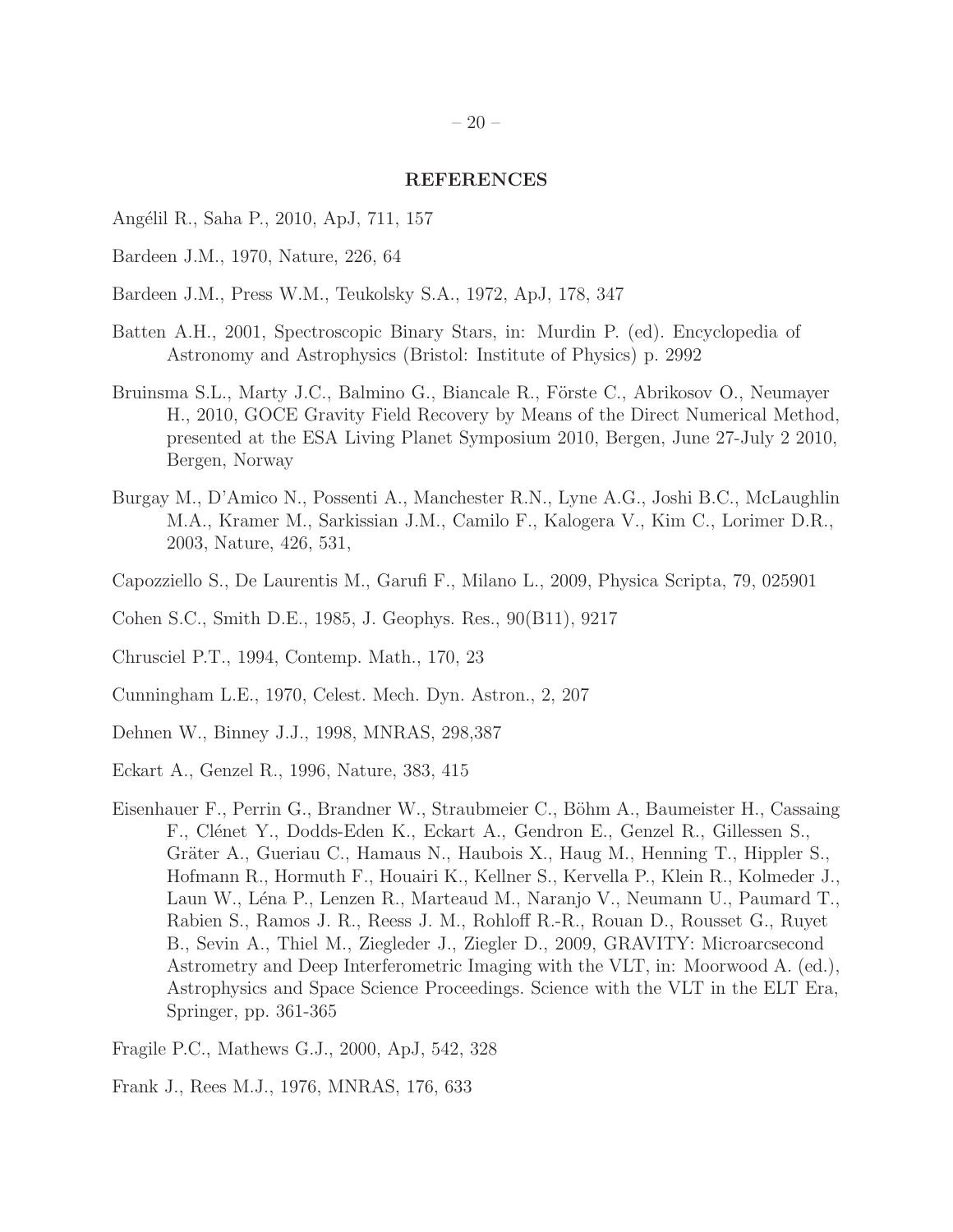- <span id="page-20-9"></span>Fritz T., Gillessen S., Trippe S., Ott T., Bartko H., Pfuhl O., Dodds-Eden K., Davies R., Eisenhauer F., Genzel R., 2010, MNRAS, 401, 1177
- <span id="page-20-15"></span>Gellert W., Gottwald S., Hellwich M., Kästner H., Künstner H. (eds.), 1989, Spherical Trigonometry. §12 in VNR Concise Encyclopedia of Mathematics, 2nd ed. (New York: Van Nostrand Reinhold), pp. 261-282
- <span id="page-20-0"></span>Genzel R., Thatte N., Krabbe A., Kroker H., Tacconi-Garman L.E., 1996, ApJ, 472, 153
- <span id="page-20-12"></span>Genzel R., Schödel R., Ott T., Eckart A., Alexander T., Lacombe F., Rouan D., Aschenbach B., 2003, Nature, 425, 934
- <span id="page-20-4"></span>Ghez A.M., Klein B.L., Morris M., Becklin E.E., 1998, ApJ, 509, 678
- <span id="page-20-16"></span>Ghez A.M., Morris M., Becklin E.E., Tanner A., Kremenek T., 2000, Nature, 407, 349
- <span id="page-20-1"></span>Ghez A.M., Salim S., Weinberg N.N., Lu J.R., Do T., Dunn J.K., Matthews K., Morris M.R., Yelda S., Becklin E.E., Kremenek T., Milosavljevic M., Naiman J., 2008, ApJ, 689, 1044
- <span id="page-20-2"></span>Gillessen S., Eisenhauer F., Fritz T.K., Bartko H., Dodds-Eden K., Pfuhl O., Ott T., Genzel R., 2009a, ApJ, 707, L114
- <span id="page-20-3"></span>Gillessen S., Eisenhauer F., Trippe S., Alexander T., Genzel R., Martins F., Ott T., 2009b, ApJ, 692, 1075
- <span id="page-20-17"></span>Gould A. 2004, ApJ, 607, 653
- <span id="page-20-5"></span>Hebb L., Collier-Cameron A., Triaud A.H.M.J., Lister T.A., Smalley B., Maxted P.F.L., Hellier C., Anderson D.R., Pollacco D., Gillon M., Queloz D., West R.G., Bentley S., Enoch B., Haswell C.A., Horne K., Mayor M., Pepe F., Segransan D., Skillen I., Udry S., Wheatley P.J., 2010, ApJ, 708, 224
- <span id="page-20-13"></span>Heusler M., 1998, Living Rev. Rel. 1, 6. Cited on 7 August 2010
- <span id="page-20-14"></span>Jacobson R.A., 2003. JUP230 Orbit Solution
- <span id="page-20-6"></span>Jaroszynski M., 1998, Acta Astronomica, 48, 653
- <span id="page-20-8"></span>Kannan R., Saha P., 2009, ApJ, 90, 1553
- <span id="page-20-11"></span>Kato Y., Miyoshi M., Takahashi R., Negoro H., Matsumoto R., 2010, MNRAS, 403, L74
- <span id="page-20-10"></span>Kerr R.P., 1963, Phys. Rev. Lett., 11, 237
- <span id="page-20-7"></span>Kraniotis G.V., 2007, Class. Quantum Grav., 24, 1775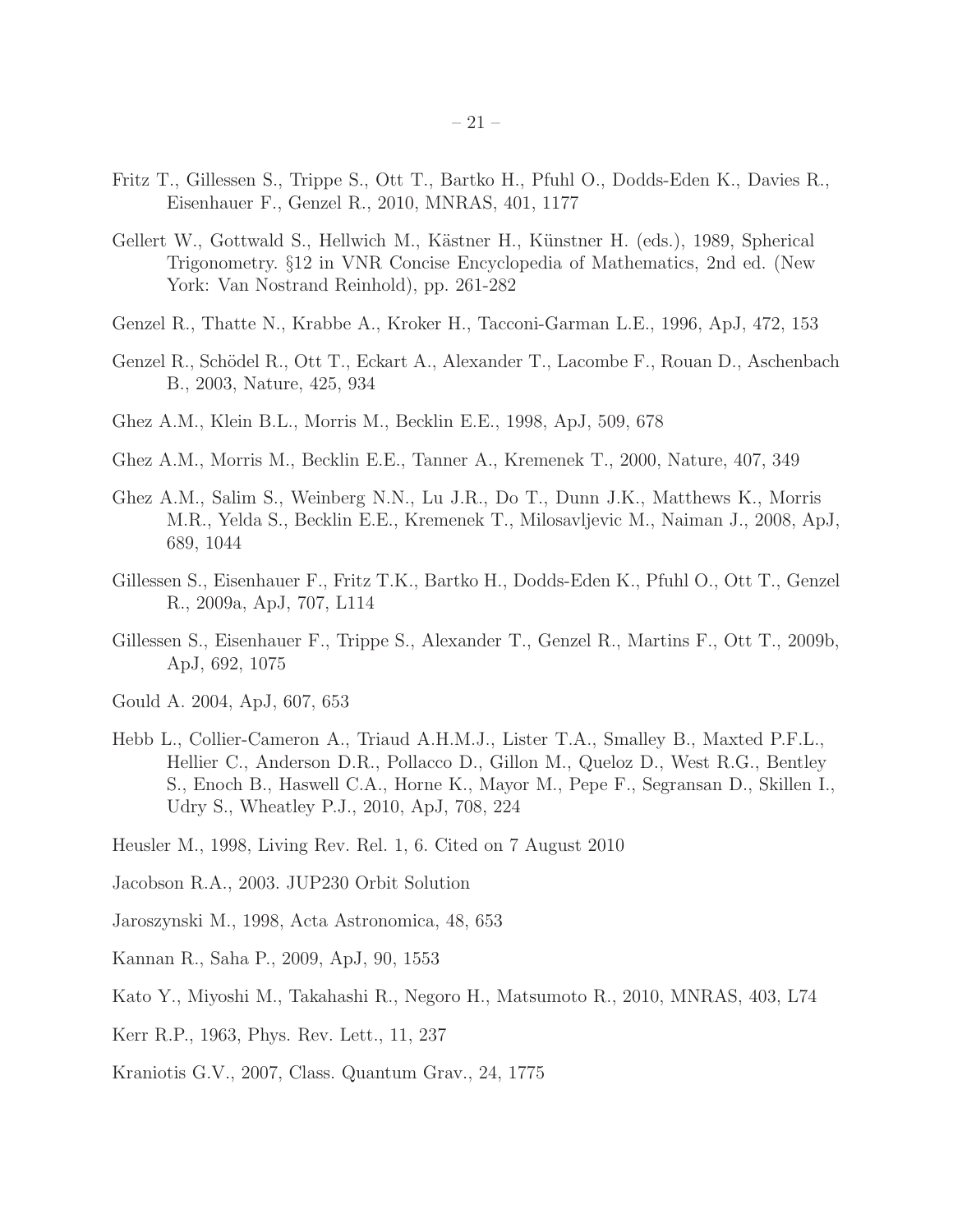- <span id="page-21-5"></span>Landis G.A., 2001, Approaching Perimelasma, first published in Asimov's Science Fiction, January 1998, in: Impact Parameter and Other Quantum Realities, (Urbana: Golden Gryphon Press)
- <span id="page-21-8"></span>Lense J., Thirring H., 1918, Phys. Z., 19, 156
- <span id="page-21-16"></span>Macquart J.-P., Kanekar N., Frail D.A., Ransom S.M., 2010, ApJ, 715, 939
- <span id="page-21-10"></span>Mashhoon B., 2005, Int. J. Mod. Phys. D, 14, 2025
- <span id="page-21-7"></span>Mashhoon B., Gravitoelectromagnetism: A Brief Review, 2007, in: Iorio L. (ed.) The Measurement of Gravitomagnetism: A Challenging Enterprise, (Hauppauge: Nova Publishers), pp. 29-39
- <span id="page-21-11"></span>Mecheri R., Abdelatif T., Irbah A., Provost J., Berthomieu G., 2004, Solar Physics, 222, 191
- <span id="page-21-9"></span>Melia F., Bromley C., Liu S., Walker C.K., 2001, ApJ, 554, L37
- <span id="page-21-0"></span>Melia F., 2007, The Galactic Supermassive Black Hole (Princeton: Princeton University Press)
- <span id="page-21-14"></span>Merritt D., Milosavljević M., 2002, in Klapdor-Kleingrothaus H.V., Viollier R.D., eds., Dark matter in astro- and particle physics. Proceedings of the International Conference DARK 2002. Springer, Berlin, p. 9
- <span id="page-21-4"></span>Merrit D., Alexander T., Mikkola S., Will C.M., 2010, Phys. Rev. D., 81, 062002
- <span id="page-21-6"></span>Montenbruck O., Gill E., 2000, Satellite Orbits. (Berlin: Springer Verlag)
- <span id="page-21-12"></span>Morris M.R., 1993, ApJ, 408, 496
- <span id="page-21-13"></span>Mouawad N., Eckart A., Pfalzner S., Schödel R., Moultaka J., Spurzem R. 2005, AN, 326, 83
- <span id="page-21-2"></span>Nucita A.A., Zakharov A.F., Qadir A., Ingrosso G., de Paolis F., 2007, Nuovo Cimento B, 122, 537
- <span id="page-21-15"></span>Padmanabhan T., 2010, Gravitation. Foundations and Frontiers. (Cambridge: Cambridge University Press), p. 440
- <span id="page-21-1"></span>Paumard T., Genzel R., Martins F., Nayakshin S., Beloborodov A. M., Levin Y., Trippe S., Eisenhauer F., Ott T., Gillessen S., Abuter R., Cuadra J., Alexander T., Sternberg A., 2006, ApJ, 643, 1011
- <span id="page-21-3"></span>Preto M., Saha P., 2009 ApJ, 703, 1743